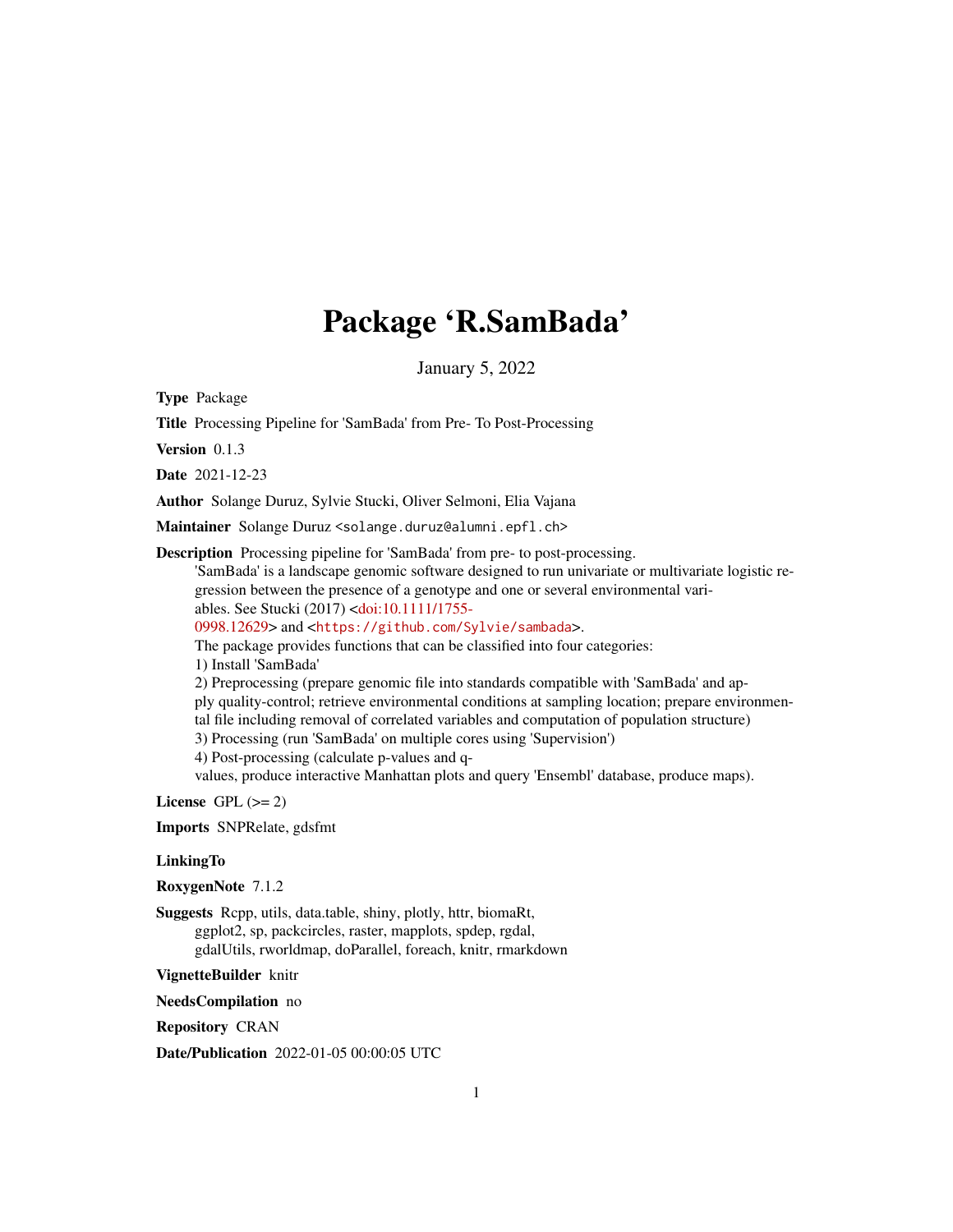### <span id="page-1-0"></span>R topics documented:

| Index |  |
|-------|--|
|       |  |
|       |  |
|       |  |
|       |  |
|       |  |
|       |  |
|       |  |
|       |  |
|       |  |
|       |  |
|       |  |

|  | R.SamBada-package |  |  |  |
|--|-------------------|--|--|--|
|--|-------------------|--|--|--|

R.SamBada-package *R.SamBada: A package for running samBada within R with pipeline from pre to post-processing*

#### Description

The R.SamBada package provides functions that can be classified into four categories: Install sam-Bada, Preprocessing, Running samBada and Post-processing.

#### Install samBada functions

You can download samBada (if not already on your computer) from GitHub using the function [downloadSambada](#page-4-1)

#### Preprocessing functions

The Preprocessing functions contain three functions:

- [prepareGeno](#page-14-1): translate genomic file to samBada's input file while applying genomic filters
- [setLocation](#page-20-1): opens local web page with interactive map to assign sample location
- [createEnv](#page-2-1): create your environmental file from file location from local raster or global worldclim database
- [prepareEnv](#page-11-1): reduce environmental file with correlated variables and analyse population structure

#### Running samBada function

To run samBada, you will want to use the function: [sambadaParallel](#page-18-1)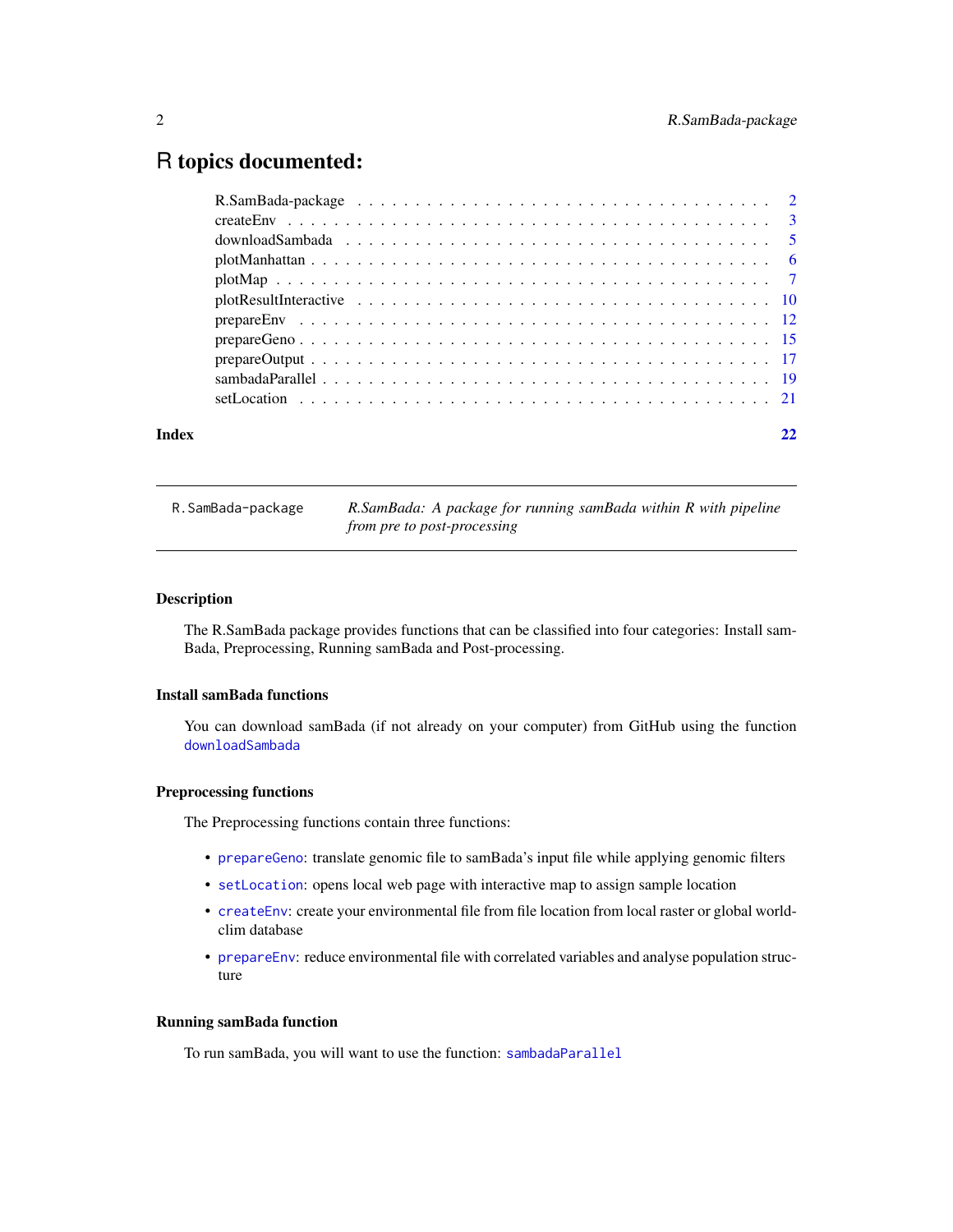#### <span id="page-2-0"></span>createEnv 3

#### Postprocessing functions

The Postprocessing functions contain three functions:

- [prepareOutput](#page-16-1): calculate p and q-values from samBada output and retrieve SNP position for manhattan plots
- [plotManhattan](#page-5-1): create a manhattan plot of one or several environmental variables
- [plotResultInteractive](#page-9-1): start an interactive local web page to query a manhattan plot with maps, plots and ensembl query result
- [plotMap](#page-6-1): create a map of marker, population structure or environmental variable distribution

<span id="page-2-1"></span>

| createEnv | Create env file from raster file(s) and/or global database present in the<br>raster r package |
|-----------|-----------------------------------------------------------------------------------------------|
|           |                                                                                               |

#### Description

Create env file as an input for SamBada (it is recommended to run prepare\_env function before running samBada) raster file(s) and/or global database present in the raster r package

#### Usage

```
createEnv(
  locationFileName,
  outputFile,
  x = NULL,y = NULL,locationProj = NULL,
  separator = ",",worldclim = TRUE,
  resWC = 0.5.
  srtm = FALSE,
  saveDownload,
  rasterName = NULL,
  rasterProj = NULL,
  directory = FALSE,
  interactiveChecks,
  verbose = TRUE
)
```
#### Arguments

locationFileName

char Name of the file containing location of individuals. Must be in the active directory. Supported extension are .csv, .shp. All columns present in this file will also be present in the output file

outputFile char Name of the output file. Must have a .csv extension.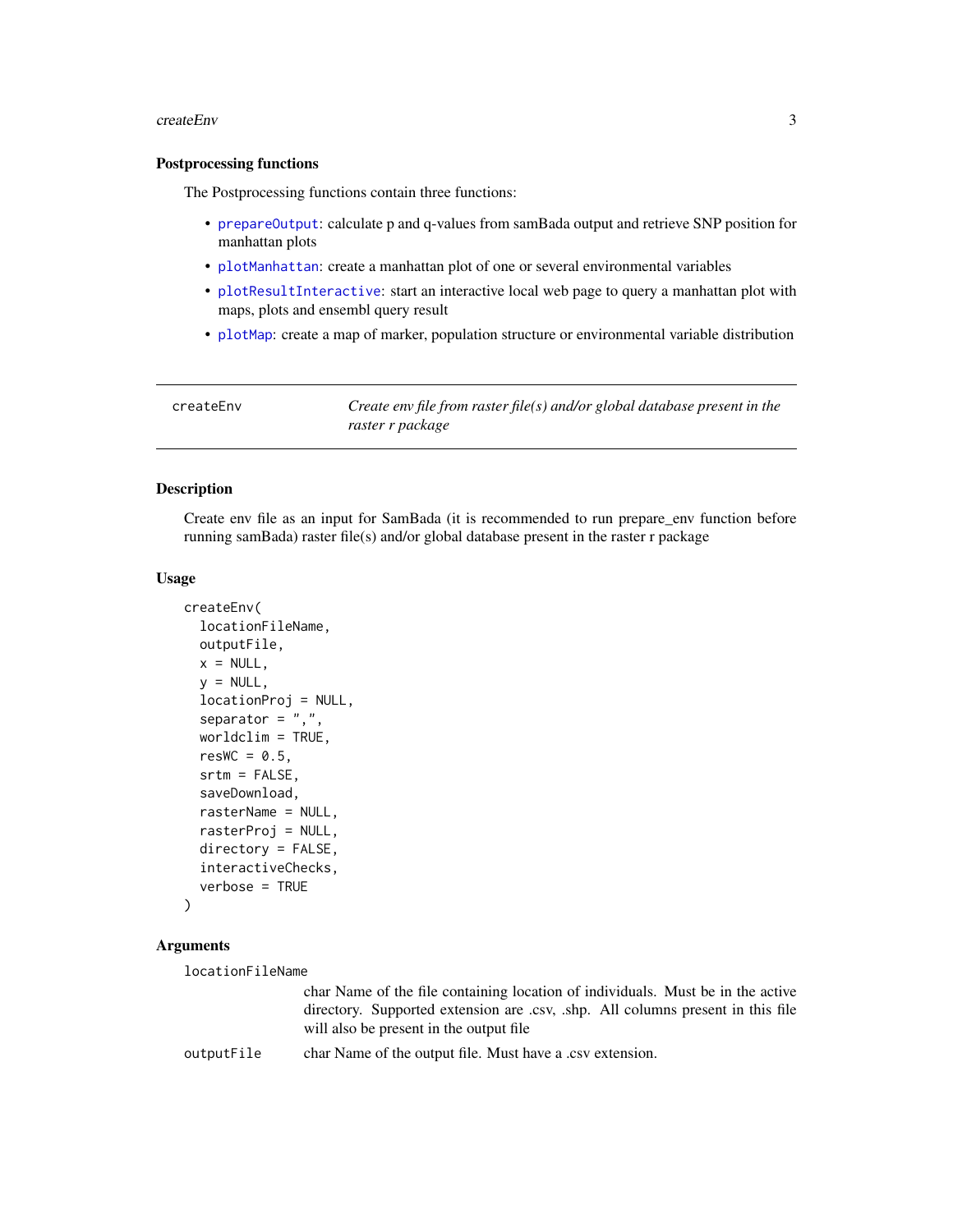| X                 | char Name of the x (or longitude if not projected coordinate system) column in<br>the locationFileName. Required if locationFileName extension is .csv                                                                                                                                                                                                                                                                       |
|-------------------|------------------------------------------------------------------------------------------------------------------------------------------------------------------------------------------------------------------------------------------------------------------------------------------------------------------------------------------------------------------------------------------------------------------------------|
| у                 | char Name of the y (or latitude if not projected coordinate system) column in<br>the locationFileName. Required if locationFileName extension is .csv                                                                                                                                                                                                                                                                        |
| locationProj      | integer Coordinate system EPSG code of the locationFileName. If locationFileName<br>is already georeferenced, this argument will be skipped. Required if locationFileName<br>extension is csv.                                                                                                                                                                                                                               |
| separator         | char The separator used to separate columns in your locationFileName                                                                                                                                                                                                                                                                                                                                                         |
| worldclim         | logical If TRUE worldclim bio, tmin, tmax and prec variables will be down-<br>loaded at a resolution of 0.5 minutes of degree (the finest resolution). Rely rgdal<br>and gdalUtils R package to merge the tiles. The downloaded tiles will be stored<br>in the (new) wc0.5 directory of the active directory                                                                                                                 |
| resWC             | double The resolution at which to download the worldclim tiles. Must be one of<br>0.5, 2.5, 5, and 10 (minutes of degree). See argument res of raster::getData.                                                                                                                                                                                                                                                              |
| srtm              | logical If TRUE the SRTM (altitude) variables will be downloaded at a resolu-<br>tion  Rely rgdal and gdalUtils R package to merge the tiles. The downloaded<br>tiles will be stored in the (new) wc0.5 directory of the active directory                                                                                                                                                                                    |
| saveDownload      | logical If TRUE (and if worldclim or srtm is TRUE), the tiles downloaded from<br>global databases will be saved in a non-temporary directory. We recommend<br>setting this parameter to true so that rasters can be used later (post-processing).<br>If worldclim and srtm are FALSE, either value (TRUE/FALSE) will have no<br>effect                                                                                       |
| rasterName        | char or list Name or list of name of raster files to import. Supported format are<br>the one of raster package. If directory is TRUE then the path to the directory.<br>Can be set to null if worldclim or srtm are set to TRUE.                                                                                                                                                                                             |
| rasterProj        | integer or list of integer Coordinate system EPSG code of the rasterlayer. If<br>rasterlayer is already georeferenced, this argument will be skipped. If rasterName<br>is a list, can be either a single number if all projections are the same or a list of<br>projection for all files if different. If directory is TRUE, can only contain one<br>number (all projections must be equal or rasters must be georeferenced) |
| directory         | logical If true, all .tif, .gtiff, .img, .sdat, . present in rasterName will be loaded                                                                                                                                                                                                                                                                                                                                       |
| interactiveChecks |                                                                                                                                                                                                                                                                                                                                                                                                                              |
|                   | logical If TRUE, shows loaded rasters and point locations                                                                                                                                                                                                                                                                                                                                                                    |
| verbose           | logical If TRUE, indication on process will be shown                                                                                                                                                                                                                                                                                                                                                                         |

#### Details

If you set worldclim=TRUE, then tmin10 represents the minimum temperature in October. Similarly tmax, tavg and prec refers to maximum temperature, average temperature and precipitation. The bio1-bio19 are bioclim variables are computed from these indices and are described here. Temperature are given in 10 degree C and precipitation in mm. The function always downloads the best resolution available (30 seconds for worldclim dataset and 90m for SRTM). This function requires that you define the EPSG code of your projection system. If you work with lat/long global projection, then you most probably work with WGS 84 whose EPSG is 4326.

In order to work, this function needs GDAL to be installed on your machine (requirements of the package rgdal)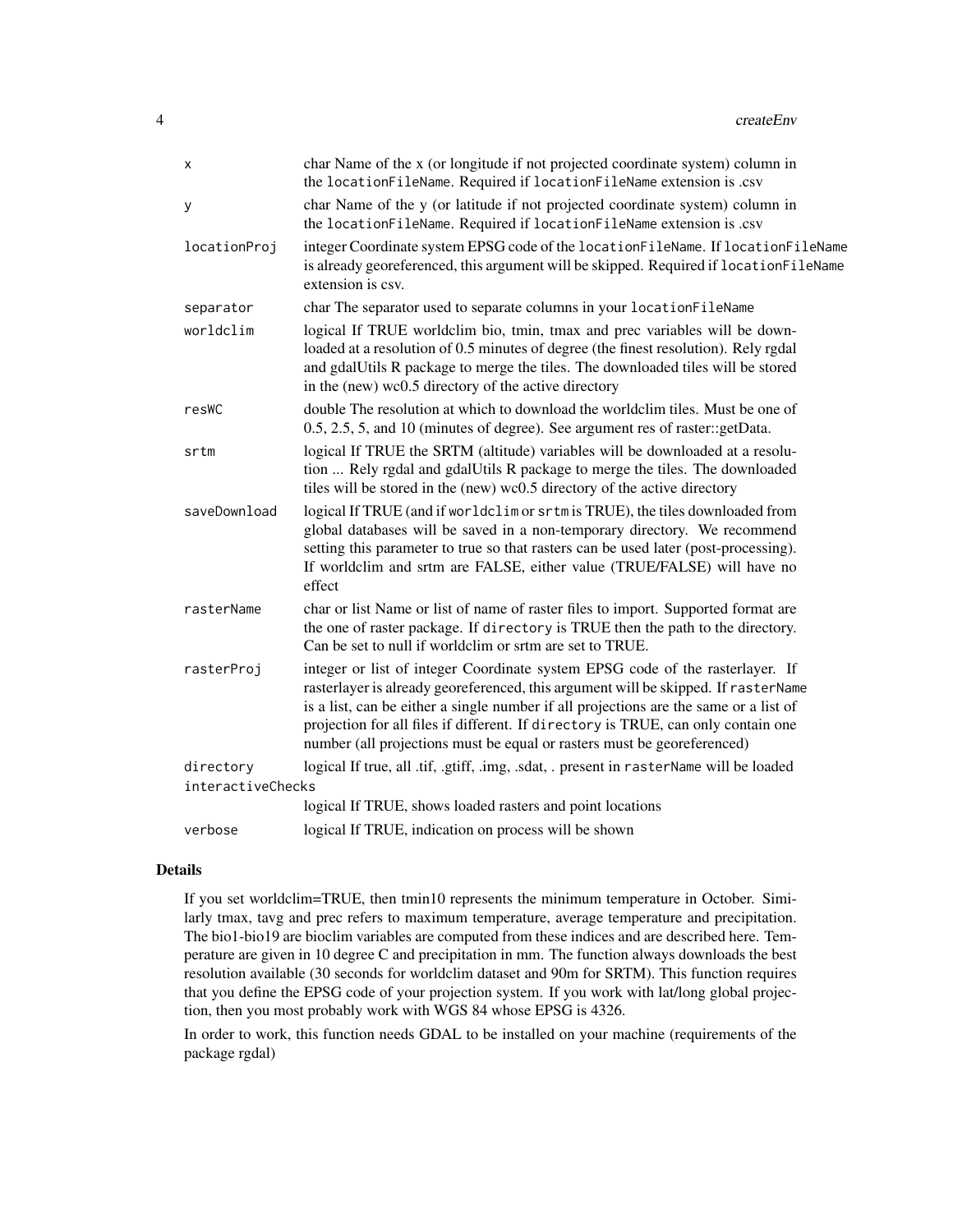#### <span id="page-4-0"></span>downloadSambada 5

#### Value

None

#### Author(s)

Solange Duruz

#### Examples

```
## Not run:
# Worldclim download only with sample data from R.SamBada
createEnv(locationFileName=system.file("extdata", "uganda-subset.csv", package = "R.SamBada"),
    outputFile=file.path(tempdir(),'uganda-subset-env.csv'), x='longitude',y='latitude',
      locationProj=4326, worldclim=TRUE,saveDownload=FALSE,interactiveChecks=TRUE)
# Own raster (fictitious examples) + worldclim download
createEnv(rasterName=c('prec.tif','tmin.sdat'),locationFileName='MyFile.shp',
      outputFile='MyFile-env.csv', rasterProj=c(4326,21781), worldclim=TRUE,
      saveDownload=TRUE,interactiveChecks=TRUE)
## End(Not run)
```
<span id="page-4-1"></span>downloadSambada *Download samBada*

#### Description

Downloads from GitHub the version of samBada that corresponds to your OS. Unzips the folder and adds the path to the binary folder to the environmental path variable. This operation is only valid for the current R session. You must run change\_path for every new R session. Alternatively, you can manually edit your "PATH" environmental variable permanently on your OS so that it entails the path to the binaries folder of sambada (this procedure different for every OS).

#### Usage

downloadSambada(directory = NULL)

#### Arguments

| directory | character The directory where sambada should be downloaded. If null, down- |
|-----------|----------------------------------------------------------------------------|
|           | loads in a (new) folder named sambada in the active directory.             |

#### Details

Careful: for MacOS user, they must install GCC7. See sambadoc page 2.

#### Author(s)

Solange Duruz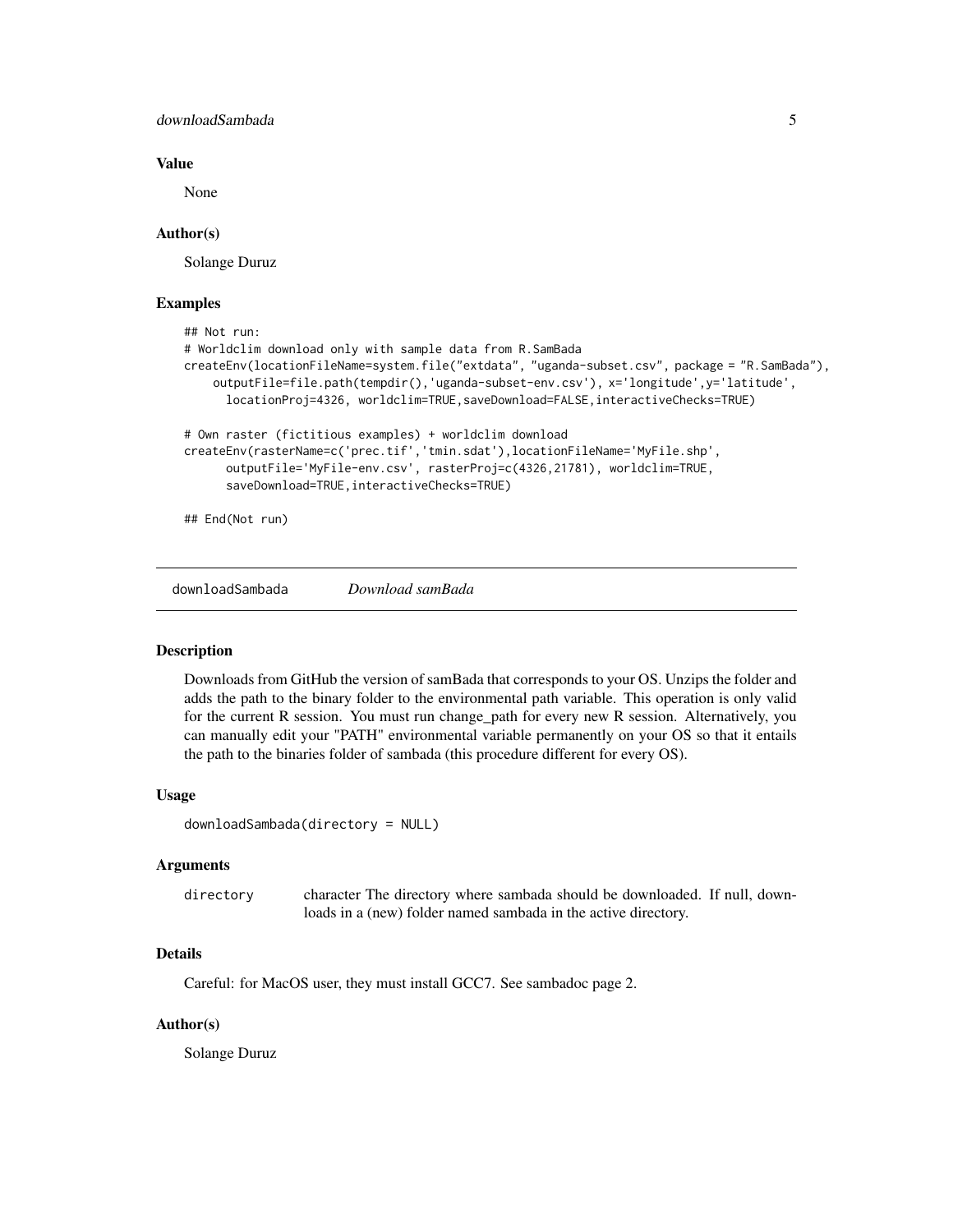#### <span id="page-5-0"></span>Examples

```
# Downloads SamBada to temporary folder (tempdir)
downloadSambada(tempdir())
```
<span id="page-5-1"></span>plotManhattan *Manhattan plot*

#### Description

Plot the manhattan plot for a given environmental data

#### Usage

```
plotManhattan(
 preparedOutput,
  varEnv,
  valueName,
  chromo = "all",saveType = NULL,
  threshold = NULL,
 highlight = NULL
)
```
#### Arguments

preparedOutput char The prepared output list from prepare\_output function

| varEnv    | char The name of the environmental variable one wish to study. Can be a vector<br>of char if you want to plot several varEnv at a row. If saveType is NULL, the<br>program prompts to continue. If saveType is png or pdf, several files are saved                                                                   |
|-----------|----------------------------------------------------------------------------------------------------------------------------------------------------------------------------------------------------------------------------------------------------------------------------------------------------------------------|
| valueName | char Name of the p- or q-value one wish to plot the manhattan on. This can be<br>either pvalueG, pvalueW, qvalueG, qvalueW for G- or Waldscore respectively.                                                                                                                                                         |
| chromo    | char/integer Name or vector of name of the chromosome to investigate. If all is<br>chosen (default), all numerical chromosome will be mapped. If your sambada<br>output is large (typically if you are working with more than 50K genomic file),<br>you should probably map a subset of your dataset (e.g. chromo=1) |
| saveType  | char One of NULL, 'png' or 'pdf'. If NULL is set, the plot will be shown in the<br>R plotting window. Otherwise, it will be saved in the specified format in your<br>working directory with the name 'manhattan-' followed by varEnv.                                                                                |
| threshold | double A digit number indicating a value to draw a threshold line                                                                                                                                                                                                                                                    |
| highlight | char Name of the genotype to highlight in red on plot (should be SNPName_Genotype<br>e.g. 'ARS-BFGL-NGS-106879_AA')                                                                                                                                                                                                  |

#### Value

The last plot object (if several varEnv are specified, only the last one is returned)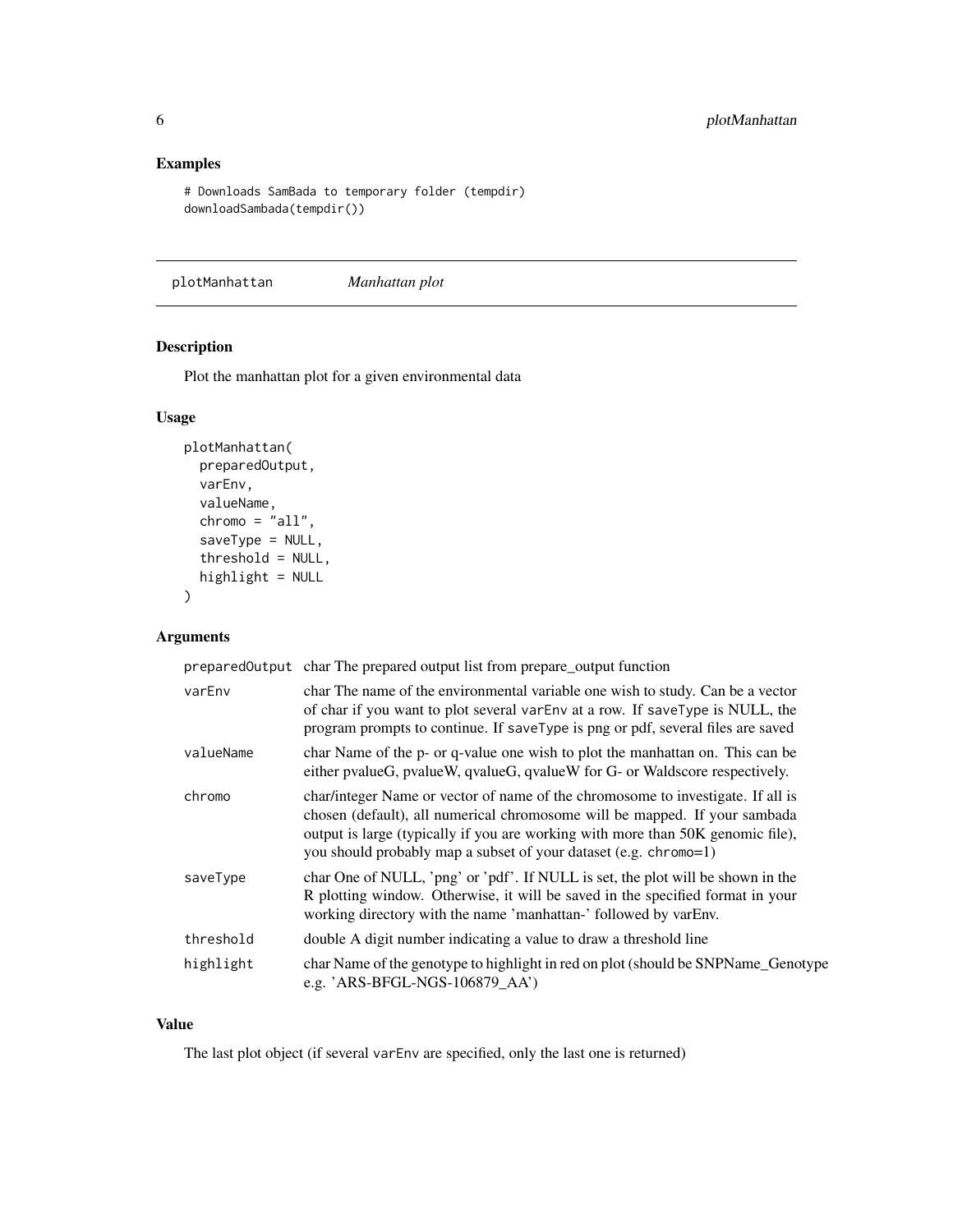#### <span id="page-6-0"></span>plotMap 2008 and 2008 and 2008 and 2008 and 2008 and 2008 and 2008 and 2008 and 2008 and 2008 and 2008 and 20

#### Author(s)

Solange Duruz

#### Examples

```
# Example with data from the package
# First copy needed files into the temporary directory
file.copy(system.file("extdata", "uganda-subset-mol-Out-2.csv", package = "R.SamBada"),
    file.path(tempdir(),'uganda-subset-mol-Out-2.csv'), overwrite=TRUE)
file.copy(system.file("extdata", "uganda-subset-mol-storey.csv", package = "R.SamBada"),
    file.path(tempdir(),'uganda-subset-mol-storey.csv'), overwrite=TRUE)
if(Sys.info()['sysname']=='Windows'){
 file.copy(system.file("extdata", "uganda-subset-mol_windows.gds", package = "R.SamBada"),
     file.path(tempdir(),'uganda-subset-mol.gds'), overwrite=TRUE) #If you run Windows
} else {
 file.copy(system.file("extdata", "uganda-subset-mol_unix.gds", package = "R.SamBada"),
      file.path(tempdir(),'uganda-subset-mol.gds'), overwrite=TRUE) #If you run Unix
}
# Run prepareOutput
prep=prepareOutput(file.path(tempdir(),'uganda-subset-mol'),2,popStr=TRUE,
     interactiveChecks=FALSE)
###################
# Run plotManhattan
###################
plotManhattan(prep, c('bio1'),chromo='all',valueName='pvalueG')
# Example with several environmental variables
plotManhattan(prep,c('bio1','bio2'),'pvalueG')
```
<span id="page-6-1"></span>plotMap *Plotting of maps*

#### Description

Plots several kinds of maps (environmental variable distribution, population structure, marker absence or presence, autocorrelation of marker). Unlike [plotResultInteractive](#page-9-1), the resulting maps are non-interactive. The function can handle several marker/variables at once and create separate output files.

#### Usage

```
plotMap(
  envFile,
  x,
  y,
  locationProj,
  popStrCol,
  gdsFile,
```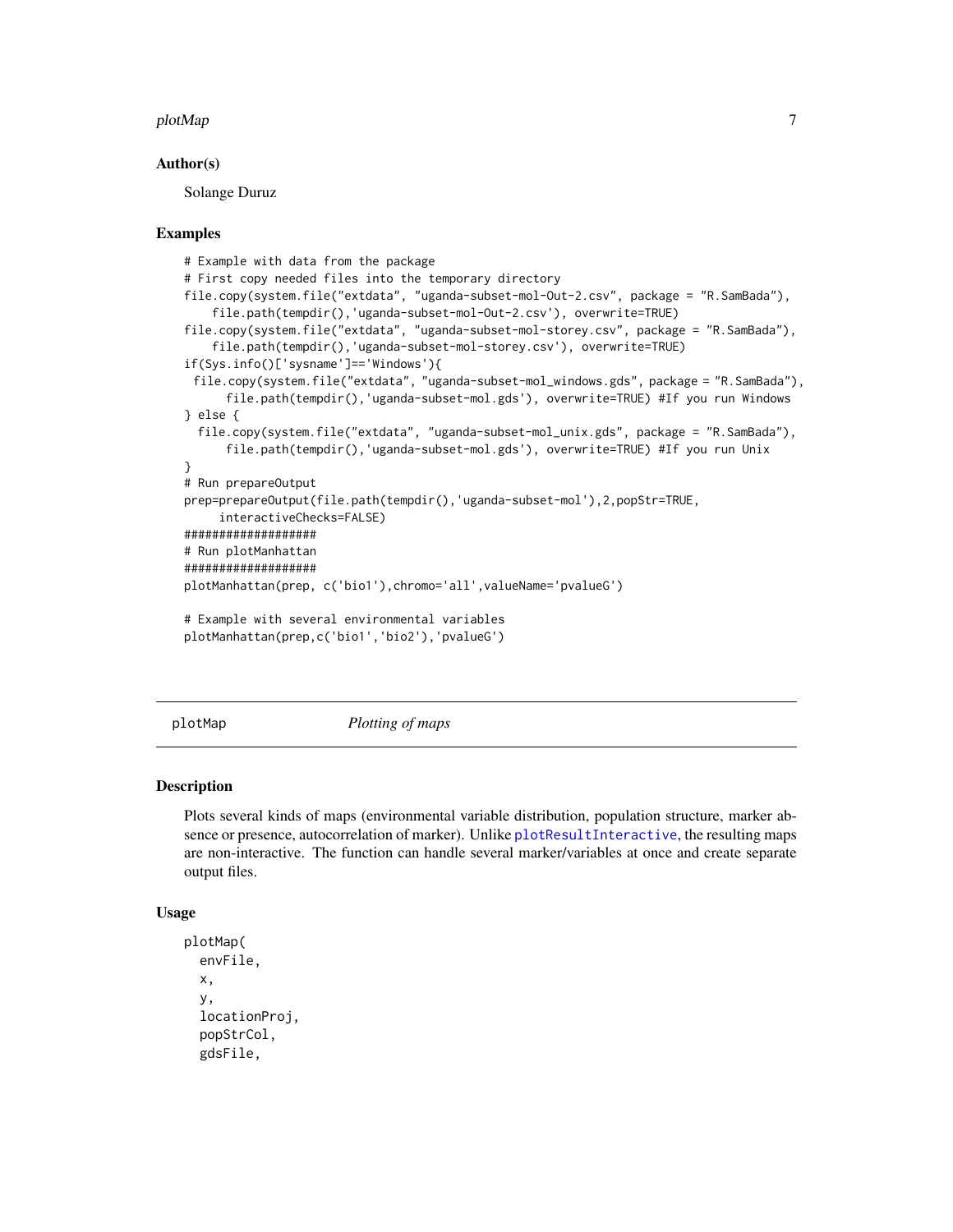```
markerName,
 mapType,
 varEnvName,
 SAMethod = NULL,
 SAThreshold = NULL,
 saveType = NULL,
 rasterName = NULL,
 simultaneous = FALSE
\mathcal{L}
```

| envFile      | char The file containing the input environmental variable of sambada.                                                                                                                                                                                                                                                                                                                                                                                                                                                                                                                                                      |
|--------------|----------------------------------------------------------------------------------------------------------------------------------------------------------------------------------------------------------------------------------------------------------------------------------------------------------------------------------------------------------------------------------------------------------------------------------------------------------------------------------------------------------------------------------------------------------------------------------------------------------------------------|
| x            | char The name of the column corresponding to the x-coordinate in the envFile.<br>Can be set to null if unknown, in this case the maps will not be available                                                                                                                                                                                                                                                                                                                                                                                                                                                                |
| y            | char The name of the column corresponding to the y-coordinate in the env file.<br>Can be set to null if x is null.                                                                                                                                                                                                                                                                                                                                                                                                                                                                                                         |
| locationProj | integer EPSG code of the geographical projection in the envFile                                                                                                                                                                                                                                                                                                                                                                                                                                                                                                                                                            |
| popStrCol    | char The name or vector of name of column(s) in envFile describing population<br>structure. If provided, additional layers on the map will be available representing<br>population structure.                                                                                                                                                                                                                                                                                                                                                                                                                              |
| gdsFile      | char The GDS file created in the preprocessing of sambada. If null, will try with<br>envFile(without-env.csv) and .gds                                                                                                                                                                                                                                                                                                                                                                                                                                                                                                     |
| markerName   | name of the marker to be plotter if mapType is 'marker' or 'AS'. markerName can<br>be found in preparedOutput\$sambadaOutput[,"] where preparedOutput would<br>be the result of the function prepare0utput                                                                                                                                                                                                                                                                                                                                                                                                                 |
| mapType      | char A string or vector of string containing one or several of 'marker' (pres-<br>ence/absence of marker), 'env' (environmental variable distribution), 'popStr'<br>(population variable on continuous scale), 'popPieChart' (belonging to a popu-<br>lation in pie charts), 'AS' (autocorrelation of the marker). Note that the back-<br>ground of all maps, if found, will be the raster of the environmental variable.<br>Thus the 'env' mapType is preferred when no raster is provided. For the 'AS'<br>type, it is calculated on the fly for the markers provided and not the one possibly<br>calculated by sambada. |
| varEnvName   | char Name of the environmental variable. If a raster of the variable is located in<br>your working directory, you can provide varEnvName even for mapType such as<br>'marker' or 'AS'. The function will scan the folder of your working directory<br>for raster with the same name as varEnvName (and commonly used extension<br>for raster) and put it as background.                                                                                                                                                                                                                                                    |
| SAMethod     | char If mapType contains 'AS', then you must specify the method for setting the<br>weights of neighbours. Can be one of 'knn' (k-nearest neighbours) or 'distance'                                                                                                                                                                                                                                                                                                                                                                                                                                                         |
| SAThreshold  | char If mapType contains 'AS' and SAMethod is 'knn' then the number of neigh-<br>bours. If SAMethod is 'distance' then the distance in map-unit (unless you use a<br>spherical projection (latitude/longitude), in which case you should use km)                                                                                                                                                                                                                                                                                                                                                                           |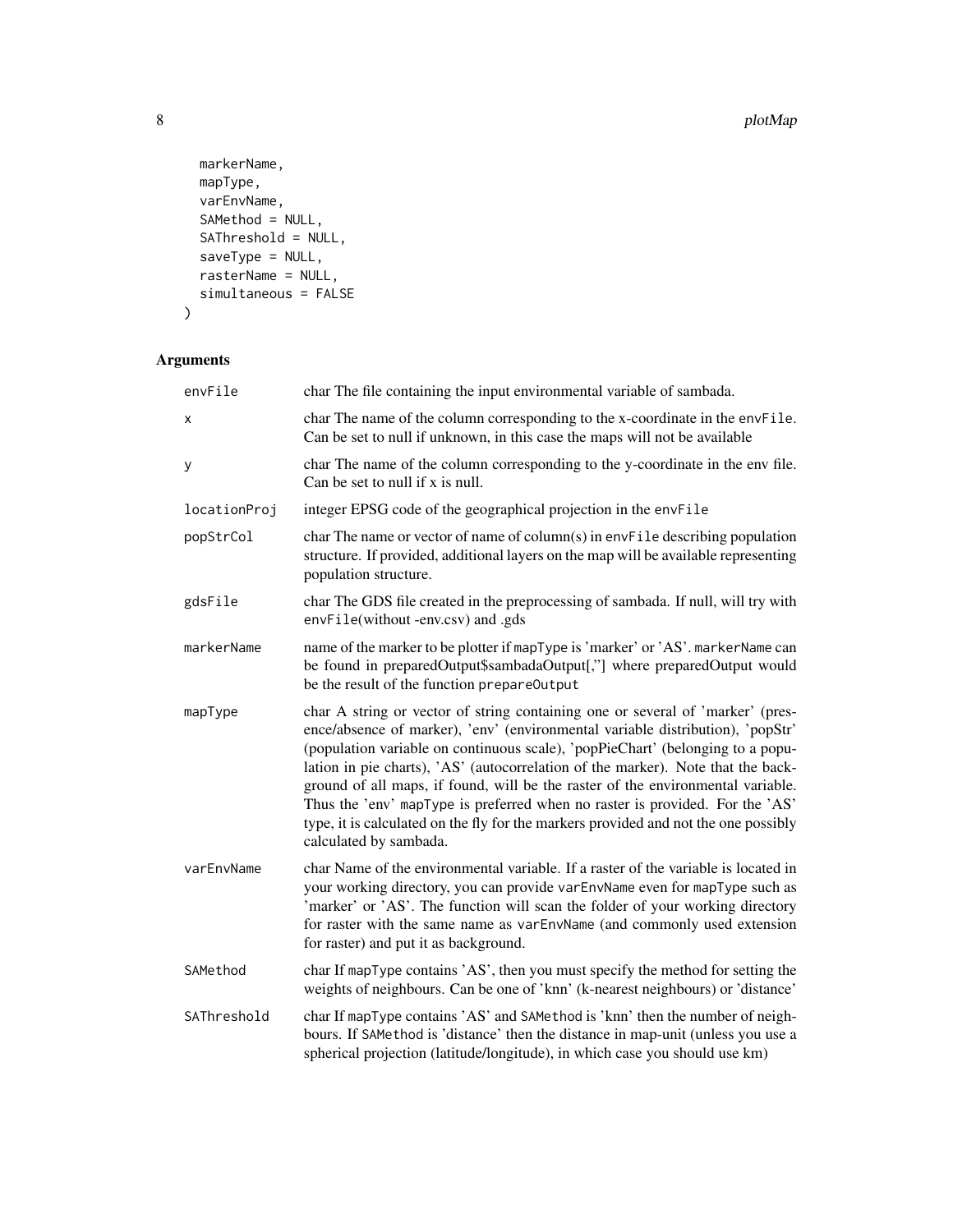#### plotMap 9 and 2012 12:00 plotMap 9 and 2012 12:00 plotMap 9 and 2012 12:00 plotMap 9 and 2012 12:00 plotMap 9 and 2013 12:00 plotMap 9 and 2013 12:00 plotMap 9 and 2013 12:00 plotMap 9 and 2013 12:00 plotMap 9 and 2013 12:

| saveType     | char One of NULL, 'png' or 'pdf'. If NULL is set, the maps will be shown in<br>the R plotting window. Otherwise, it will be saved in the specified format in<br>your working directory. |
|--------------|-----------------------------------------------------------------------------------------------------------------------------------------------------------------------------------------|
| rasterName   | char If a raster file with the environmental variable distribution exists with a<br>different name than varEnvName, provide it here (including extension)                               |
| simultaneous | boolean If TRUE and mapType contains several kinds of maps, all maps corre-<br>sponding to the same marker will be plotted on the same window. The resulting<br>maps can be very small. |

#### Value

None

#### Author(s)

Solange Duruz

#### Examples

```
# Define right GDS file according to your OS
if(Sys.info()['sysname']=='Windows'){
 gdsFile=system.file("extdata", "uganda-subset-mol_windows.gds", package = "R.SamBada")
} else {
 gdsFile=system.file("extdata", "uganda-subset-mol_unix.gds", package = "R.SamBada")
}
#############
# Run plotMap
#############
# Map of environmental variable
plotMap(envFile=system.file("extdata", "uganda-subset-env-export.csv", package = "R.SamBada"),
    x='longitude', y='latitude', locationProj=4326, popStrCol='pop1', gdsFile=gdsFile,
     markerName='Hapmap28985-BTA-73836_GG', mapType='env', varEnvName='bio1',
     simultaneous=FALSE)
plotMap(envFile=system.file("extdata", "uganda-subset-env-export.csv", package = "R.SamBada"),
     x='longitude', y='latitude', locationProj=4326, popStrCol='pop1', gdsFile=gdsFile,
     markerName='Hapmap28985-BTA-73836_GG', mapType='marker', varEnvName='bio1',
     simultaneous=FALSE)
# Maps of marker and population structure (two subplot)
plotMap(envFile=system.file("extdata", "uganda-subset-env-export.csv", package = "R.SamBada"),
     'longitude','latitude', locationProj=4326, popStrCol='pop1',
     gdsFile=gdsFile, markerName='Hapmap28985-BTA-73836_GG',
     mapType=c('marker', 'popStr'), varEnvName='bio1', simultaneous=TRUE)
```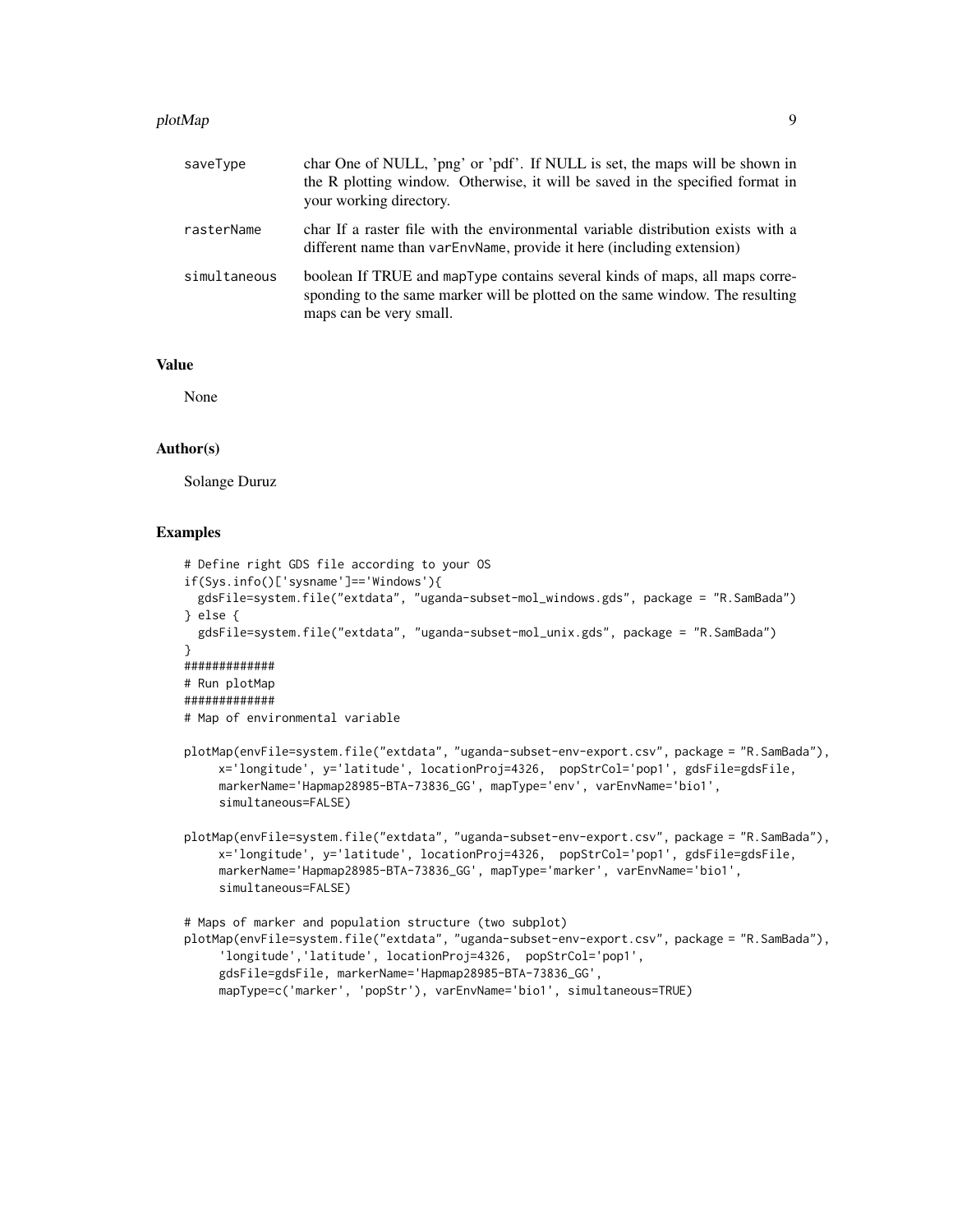<span id="page-9-1"></span><span id="page-9-0"></span>plotResultInteractive *Interactive plotting of results*

#### Description

Plots the manhattan plot for a given environmental variable. The plot is interactive and a map of the distribution of the marker can be retrieved as well as nearby genes listed in Ensembl.

#### Usage

```
plotResultInteractive(
 preparedOutput,
 varEnv,
  envFile,
  species = NULL,
 pass = NULL,
 x = NULL,y = NULL,valueName = "pvalueG",
  chromo = "all",
  gdsFile = NULL,
  IDCol = NULL,
 popStrCol = NULL,
  ensemblHost = "www.ensembl.org"
)
```

|         | prepared Output char The prepared output list from prepare_output function                                                                                                                                                                                                                                                                                                                                                                   |
|---------|----------------------------------------------------------------------------------------------------------------------------------------------------------------------------------------------------------------------------------------------------------------------------------------------------------------------------------------------------------------------------------------------------------------------------------------------|
| varEnv  | char The name of the environmental variable one wish to study (as in the header<br>of envFile)                                                                                                                                                                                                                                                                                                                                               |
| envFile | char The file containing the input environmental variable of sambada.                                                                                                                                                                                                                                                                                                                                                                        |
| species | char The abbreviated latin name of the species without capitals nor punctuation<br>(e.g. btaurus, chircus,). Can be set to null if species not present in ensembl<br>database. !!! Warning !!! This function only works for species for which a<br>SNP dataset is available in ensembl. You can check the list using the follow-<br>ing R command: snp_dataset = biomaRt::useMart('ENSEMBL_MART_SNP');<br>biomaRt::listDatasets(snp_dataset) |
| pass    | integer Number of BP around a SNP in which to look for an annotation in En-<br>sembl. Set to null if species is null                                                                                                                                                                                                                                                                                                                         |
| X       | char The name of the column corresponding to the x-coordinate in the envFile.<br>Can be set to null if unknown, in this case the maps will not be available                                                                                                                                                                                                                                                                                  |
| У       | char The name of the column corresponding to the y-coordinate in the env file.<br>Can be set to null if x is null.                                                                                                                                                                                                                                                                                                                           |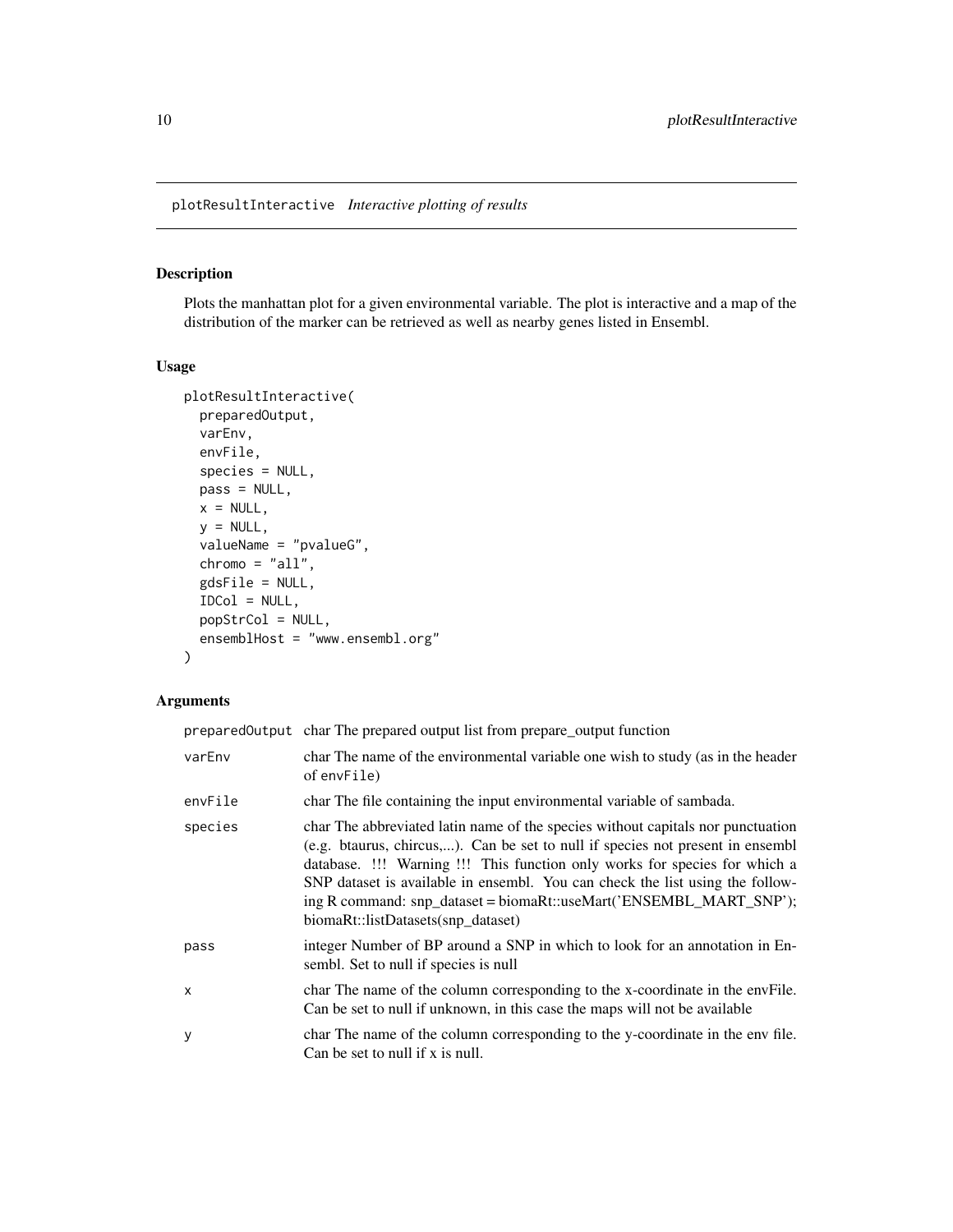| valueName   | char Name of the p- or q-value one wish to plot the manhattan on. This can be<br>either pvalueG, pvalueW, qvalueG, qvalueW for G- or Waldscore respectively.                                                                                                                                                         |
|-------------|----------------------------------------------------------------------------------------------------------------------------------------------------------------------------------------------------------------------------------------------------------------------------------------------------------------------|
| chromo      | char/integer Name or vector of name of the chromosome to investigate. If all is<br>chosen (default), all numerical chromosome will be mapped. If your sambada<br>output is large (typically if you are working with more than 50K genomic file),<br>you should probably map a subset of your dataset (e.g. chromo=1) |
| gdsFile     | char The GDS file created in the preprocessing of sambada. If null, will try with<br>envFile(without -env.csv or -env-export.csv) and .gds                                                                                                                                                                           |
| IDCol       | char The name of the column in envFile corresponding to the ID of the indi-<br>vidual. If provided, hover on the output map will give the id of the animal                                                                                                                                                           |
| popStrCol   | char The name or vector of name of column(s) in envFile describing population<br>structure. If provided, additional layers on the map will be available representing<br>population structure.                                                                                                                        |
| ensemblHost | char The ensembl url as defined in biomaRt::useMart. Useful to access archived<br>version of ensembl dataset.                                                                                                                                                                                                        |

#### Details

This function opens a local web-page first showing a manhattan plot. By clicking on a marker, a list of information is shown (chromosome and exact position, ensembl gene within the determined window, variant consequence on the protein and if the SNP is correlated with other variables). A map also shows the geographical distribution of the marker (presence/absence), the environmental variable and if present the population variable. On the right of the plot, the variable to be plotted can be checked in the list by clicking on it. Also two boxplots shows the distribution of the environmental variables for individuals with and without the marker. The scale of the y-axis is the unit of the environmental variable.

#### Value

None

#### Author(s)

Solange Duruz

#### Examples

| ## Not run:                                                                               |
|-------------------------------------------------------------------------------------------|
| # Example with data from the package                                                      |
| # First copy needed files into the temporary directory                                    |
| file.copy(system.file("extdata", "uganda-subset-mol-Out-2.csv", package = "R.SamBada"),   |
| file.path(tempdir(),'uganda-subset-mol-Out-2.csv'), overwrite=TRUE)                       |
| file.copy(system.file("extdata", "uganda-subset-mol-storey.csv", package = "R.SamBada"),  |
| file.path(tempdir(),'uganda-subset-mol-storey.csv'), overwrite=TRUE)                      |
| file.copy(system.file("extdata", "uganda-subset-env-export.csv", package = "R.SamBada"),  |
| file.path(tempdir(), 'uganda-subset-env-export.csv'), overwrite=TRUE)                     |
| if(Sys.info()['sysname']=='Windows'){                                                     |
| file.copy(system.file("extdata", "uganda-subset-mol_windows.gds", package = "R.SamBada"), |
| file.path(tempdir(),'uganda-subset-mol.gds'), overwrite=TRUE) #If you run Windows         |
|                                                                                           |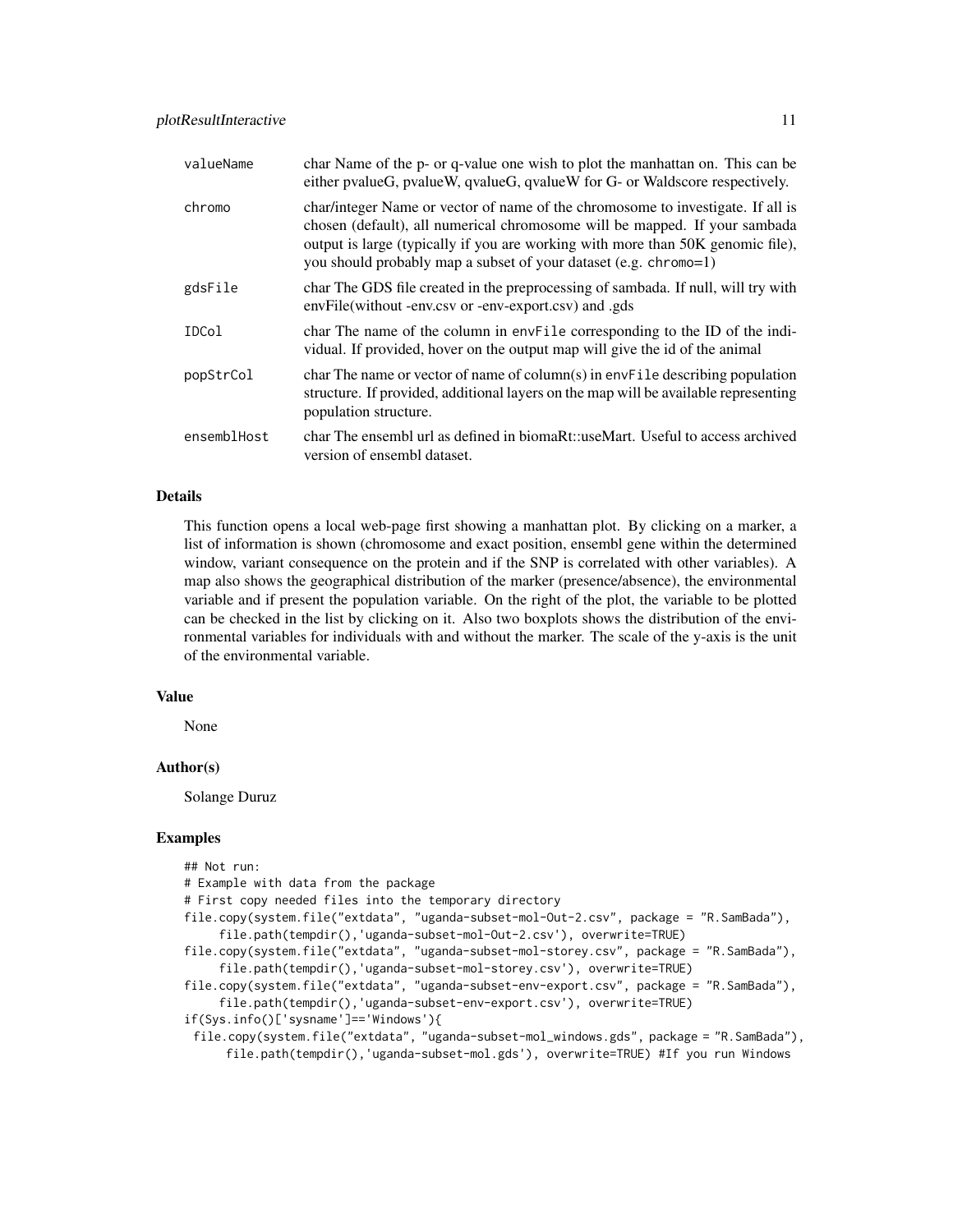```
} else {
 file.copy(system.file("extdata", "uganda-subset-mol_unix.gds", package = "R.SamBada"),
     file.path(tempdir(),'uganda-subset-mol.gds'), overwrite=TRUE)
}
# Run prepareOutput
prep=prepareOutput(file.path(tempdir(),'uganda-subset-mol'),2,popStr=TRUE,
     interactiveChecks=FALSE)
###################
# Run plotResultInteractive
###################
plotResultInteractive(prep,'bio1','uganda-subset-env-export.csv',species='btaurus',
     pass=25000,x='longitude',y='latitude', gdsFile='uganda-subset-mol.gds',
     IDCol='short_name',popStrCol='pop1')
## End(Not run)
```
<span id="page-11-1"></span>prepareEnv *Prepare environmental input*

#### Description

Writes a new environmental file that sambada can work with after having removed too correlated variables. Also calculates population structure from a PCA in SNPRelate and add it at the end of the environmental file

#### Usage

```
prepareEnv(
  envFile,
  outputFile,
  maxCorr,
  idName,
  separator = " "genoFile = NULL,
  numPc = 0.5,
 mafThresh = NULL,
 missingnessThresh = NULL,
  ldThresh = NULL,
  numPop = -1,
  clustMethod = "kmeans",
  includeCol = NULL,
  excludeCol = NULL,
 popStrCol = NULL,
  x,
  y,
  locationProj,
  interactiveChecks = FALSE,
  verbose = TRUE
)
```
<span id="page-11-0"></span>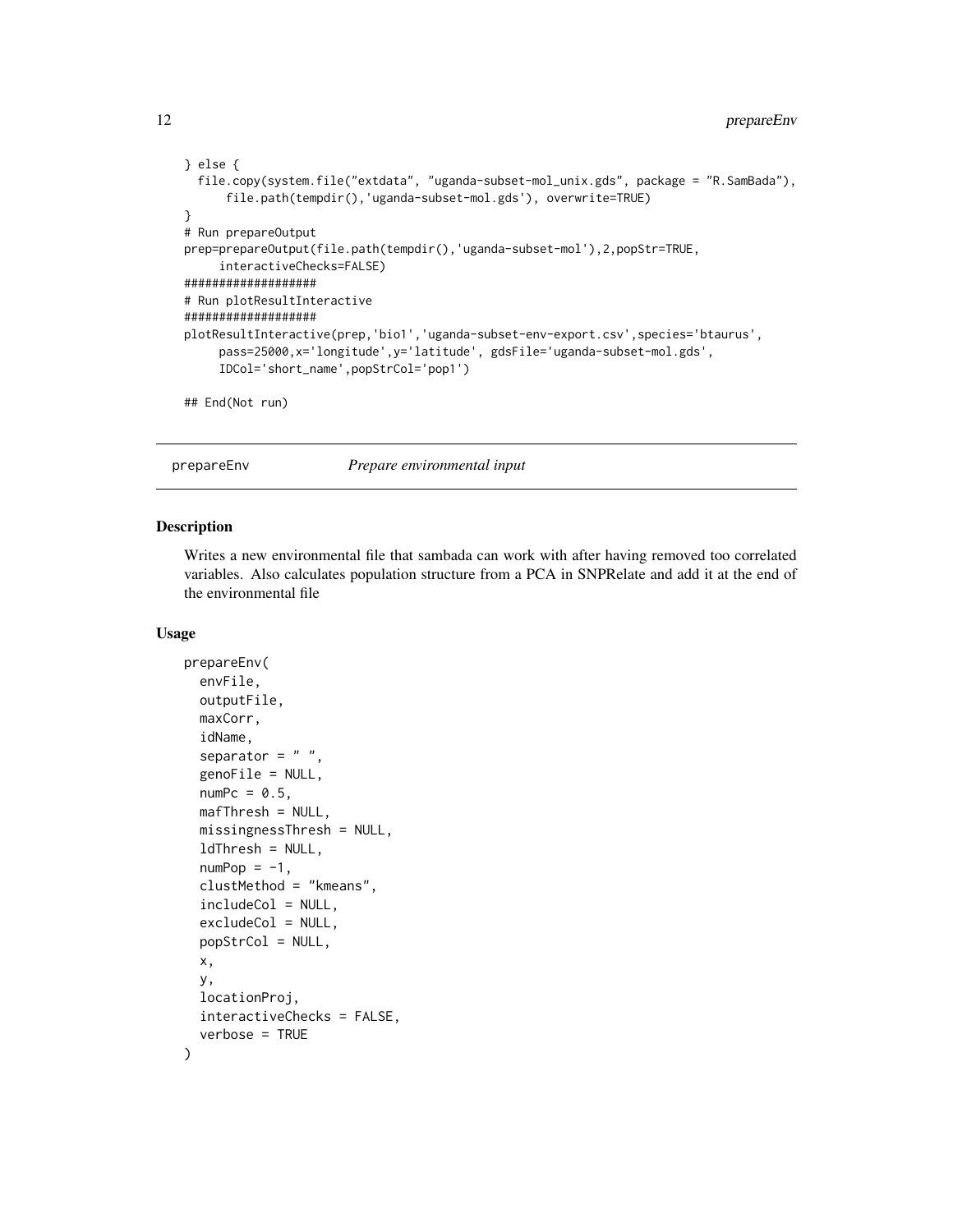### prepareEnv 13

| envFile           | char Name of the input environmental file (must be in active directory). Can be<br>.csv or .shp                                                                                                                                                                                                                                                                                                                                                                                                                                                                           |
|-------------------|---------------------------------------------------------------------------------------------------------------------------------------------------------------------------------------------------------------------------------------------------------------------------------------------------------------------------------------------------------------------------------------------------------------------------------------------------------------------------------------------------------------------------------------------------------------------------|
| outputFile        | char Name of the output file. Must have a .csv extension.                                                                                                                                                                                                                                                                                                                                                                                                                                                                                                                 |
| maxCorr           | double A number between 0 and 1 specifying the maximum allowable correla-<br>tion coefficient between environmental files. If above (in absolute value), one of<br>the variables will be deleted (the kept variable among the two will always be the<br>one that appears first in the environmental file)                                                                                                                                                                                                                                                                 |
| idName            | char Name of the id in the environmental file matching the one of genoFile                                                                                                                                                                                                                                                                                                                                                                                                                                                                                                |
| separator         | char If envFile is .csv, the separator character. If file created with create_env,<br>separator is ''                                                                                                                                                                                                                                                                                                                                                                                                                                                                     |
| genoFile          | char (optional) Name of the input genomic file (must be in active directory).<br>If not null, population variable will be calculated from a PCA relying on the<br>SNPRelate package. Can be .gds, .ped, .bed, .vcf. If different from .gds, a gds<br>file (SNPRelate specific format) will be created                                                                                                                                                                                                                                                                     |
| numPc             | double If above 1, number of principal components to analyze. If between 0 and<br>1, automatic detection of number of PC (the program will find the first leap in<br>the proportion of variance where the ratio (difference in variance between PC<br>x and $x+1$ )/(variance of PC x) is greater than numPc. If 0, PCA and population<br>structure will not be computed: in that case, the genoFile will only be used to<br>make the sample order in the envFile match the one of the genoFile (necessary<br>for sambada's computation). Set it to 0 if genoFile is null |
| mafThresh         | double A number between 0 and 1 specifying the Major Allele Frequency (MAF)<br>filtering when computing PCA (if null no filtering on MAF will be computed)                                                                                                                                                                                                                                                                                                                                                                                                                |
| missingnessThresh |                                                                                                                                                                                                                                                                                                                                                                                                                                                                                                                                                                           |
|                   | double A number between 0 and 1 specifying the missing rate filtering when<br>computing PCS(if null no filtering on missing rate will be computed)                                                                                                                                                                                                                                                                                                                                                                                                                        |
| ldThresh          | double A number between 0 and 1 specifying the linkage disequilibrium (LD)<br>rate filtering before computing the PCA (if null no filtering on LD will be com-<br>puted)                                                                                                                                                                                                                                                                                                                                                                                                  |
| numPop            | integer If not null, clustering based on numPc first PC will be computed to divide<br>into numPop populations. If -1 automatic detection of number of cluster (elbow<br>method if clustMethod = 'kmeans', maximise branch length if clustMethod =<br>'hclust'). If null, no clustering will be computed: if genoFile is set, principal<br>component scores will be included as population information in the final file.                                                                                                                                                  |
| clustMethod       | char One of 'kmeans' or 'hclust' for K-means and hierarchical clustering re-<br>spectively. Default 'kmeans'                                                                                                                                                                                                                                                                                                                                                                                                                                                              |
| includeCol        | character vector Columns in the environmental file to be considered as variables.<br>If none specified, all numeric variables will be considered as env var except for<br>the id                                                                                                                                                                                                                                                                                                                                                                                          |
| excludeCol        | character vector Columns in the environmental file to exclude in the output (non-<br>variable column). If none specified, all numeric variables will be considered as<br>environmental variables except for the id                                                                                                                                                                                                                                                                                                                                                        |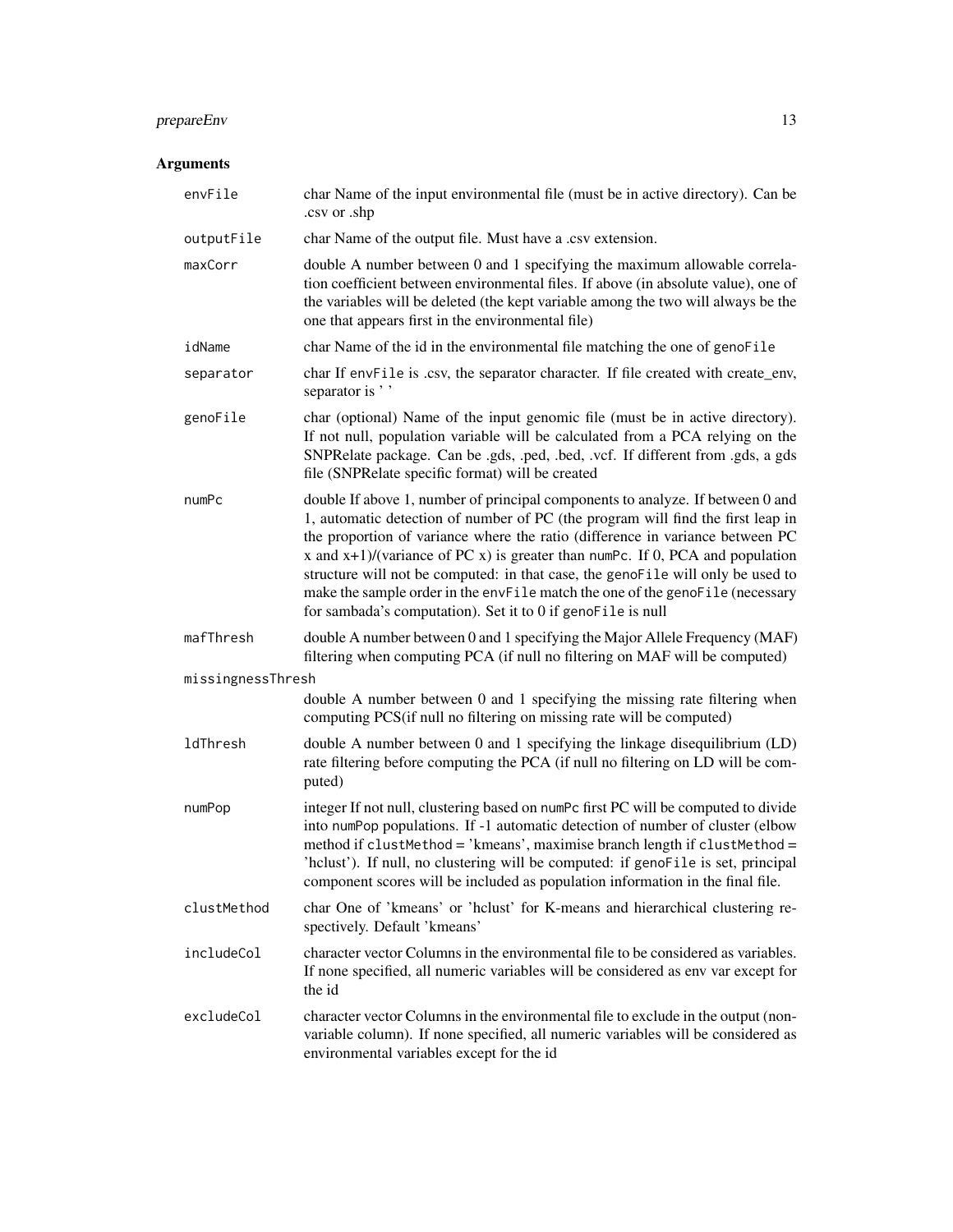| popStrCol         | character vector Columns in the environmental file describing population struc-<br>ture (ran elsewhere). Those columns won't be excluded when correlated with<br>environmental files                                                                                         |  |
|-------------------|------------------------------------------------------------------------------------------------------------------------------------------------------------------------------------------------------------------------------------------------------------------------------|--|
| X                 | character Name of the column corresponding to the x coordinate (or longitude<br>if spherical coordinate). If not null, x column won't be removed even if corre-<br>lated with other variable. This parameter is also used to display the map of the<br>population structure. |  |
| y                 | character Name of the column corresponding to the y coordinate (or latitude if<br>spherical coordinate). If not null, y column won't be removed even if corre-<br>lated with other variable. This parameter is also used to display the map of the<br>population structure.  |  |
| locationProj      | integer EPSG code of the projection of x-y coordinate                                                                                                                                                                                                                        |  |
| interactiveChecks |                                                                                                                                                                                                                                                                              |  |
|                   | logical If TRUE, plots will show up showing number of populations chosen, and<br>correlation between variables and the user can interactively change the chosen<br>threshold for maxCorr and numPop (optional, default value=FALSE)                                          |  |
| verbose           | boolean If true show information about progress of the process                                                                                                                                                                                                               |  |

#### Details

The population structure is calculated as a PCA of all the SNPs that pass the filtering (maf, ld, missingness). You can either choose to use the score of the X first components to evaluate the population structure (set 'numPop' to NULL) or you can compute a "membership coefficient" to a cluster of individuals based on the scores on the first X components. You can choose between two clustering algorithm (k-means or hierarchical cluster in the 'clustMethod' argument). One of the option to decide the number of PCs that you should keep is to detect a bump in the proportion of variance explained and keep all the PC before the bump.

#### Value

None

#### Author(s)

Solange Duruz, Oliver Selmoni

#### Examples

```
################
# Run prepareEnv
################
#Without calculating population structure.
prepareEnv(envFile=system.file("extdata", "uganda-subset-env.csv", package = "R.SamBada"),
     outputFile=file.path(tempdir(),'uganda-subset-env-export.csv'), maxCorr=0.8,
     numPc=0, idName='short_name', x='longitude',y='latitude', locationProj=4326,
     interactiveChecks = FALSE)
```
# While it is not mandatory to provide gdsFile, it is recommended to define it so that IDs # in envrionmental and genomic file are in the same order (gdsFile also needed to compute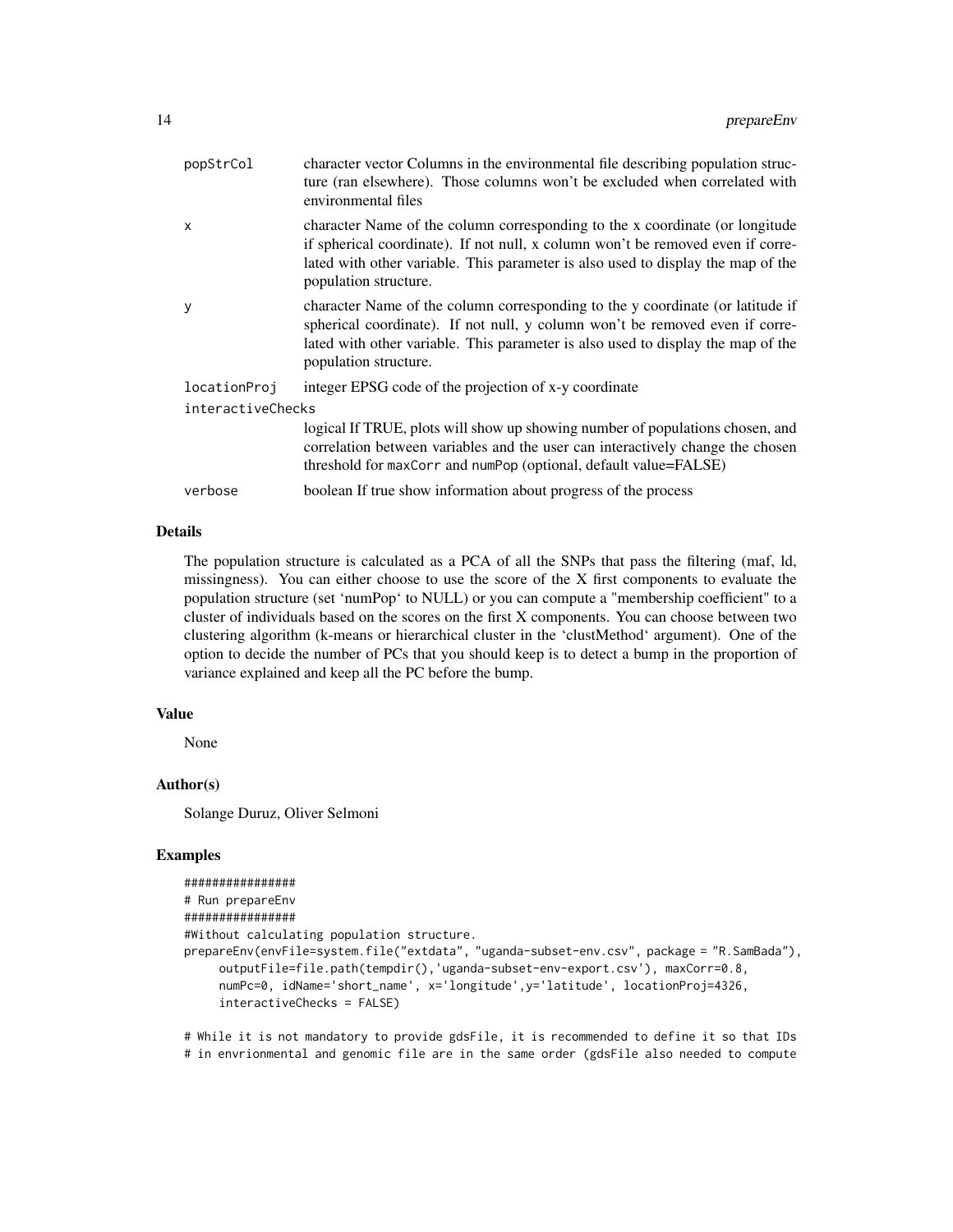#### <span id="page-14-0"></span>prepareGeno 15

```
# population structure)
# determine gdsFile according to OS
if(Sys.info()['sysname']=='Windows'){
 gdsFile="uganda-subset-mol_windows.gds"
} else {
 gdsFile="uganda-subset-mol_unix.gds"
}
#Calculating PCA-based population structure
prepareEnv(envFile=system.file("extdata", "uganda-subset-env.csv", package = "R.SamBada"),
     outputFile=file.path(tempdir(),'uganda-subset-env-export.csv'), maxCorr=0.8,
    idName='short_name', genoFile=system.file("extdata", gdsFile, package = "R.SamBada"),
     numPc=0.2, mafThresh=0.05, missingnessThresh=0.1, ldThresh=0.2, numPop=NULL,
     x='longitude', y='latitude', locationProj=4326, interactiveChecks = TRUE)
#Calculating structure membership coefficient based on kmeans clustering
prepareEnv(envFile=system.file("extdata", "uganda-subset-env.csv", package = "R.SamBada"),
     outputFile=file.path(tempdir(),'uganda-subset-env-export.csv'), maxCorr=0.8,
    idName='short_name', genoFile=system.file("extdata", gdsFile, package = "R.SamBada"),
     numPc=0.2, mafThresh=0.05, missingnessThresh=0.1, ldThresh=0.2, numPop=NULL,
     x='longitude', y='latitude', locationProj=4326, interactiveChecks = TRUE)
```
<span id="page-14-1"></span>

```
prepareGeno Prepare genomic input
```
#### **Description**

Writes a new genomic file that sambada can work with after having applied the selected genomic filtering options. For this function you need SamBada to be installed on your computer; if this is not already the case, you can do this with downloadSambada() - for Mac users, please read the details in downloadSambada's documentation. The output file has the same name as the input file but with a .csv extension

#### Usage

```
prepareGeno(
  fileName,
  outputFile,
  saveGDS,
  mafThresh = NULL,
 missingnessThresh = NULL,
  ldThresh = NULL,
  mgfThresh = NULL,
  directory = NULL,
  interactiveChecks = FALSE,
  verbose = FALSE
)
```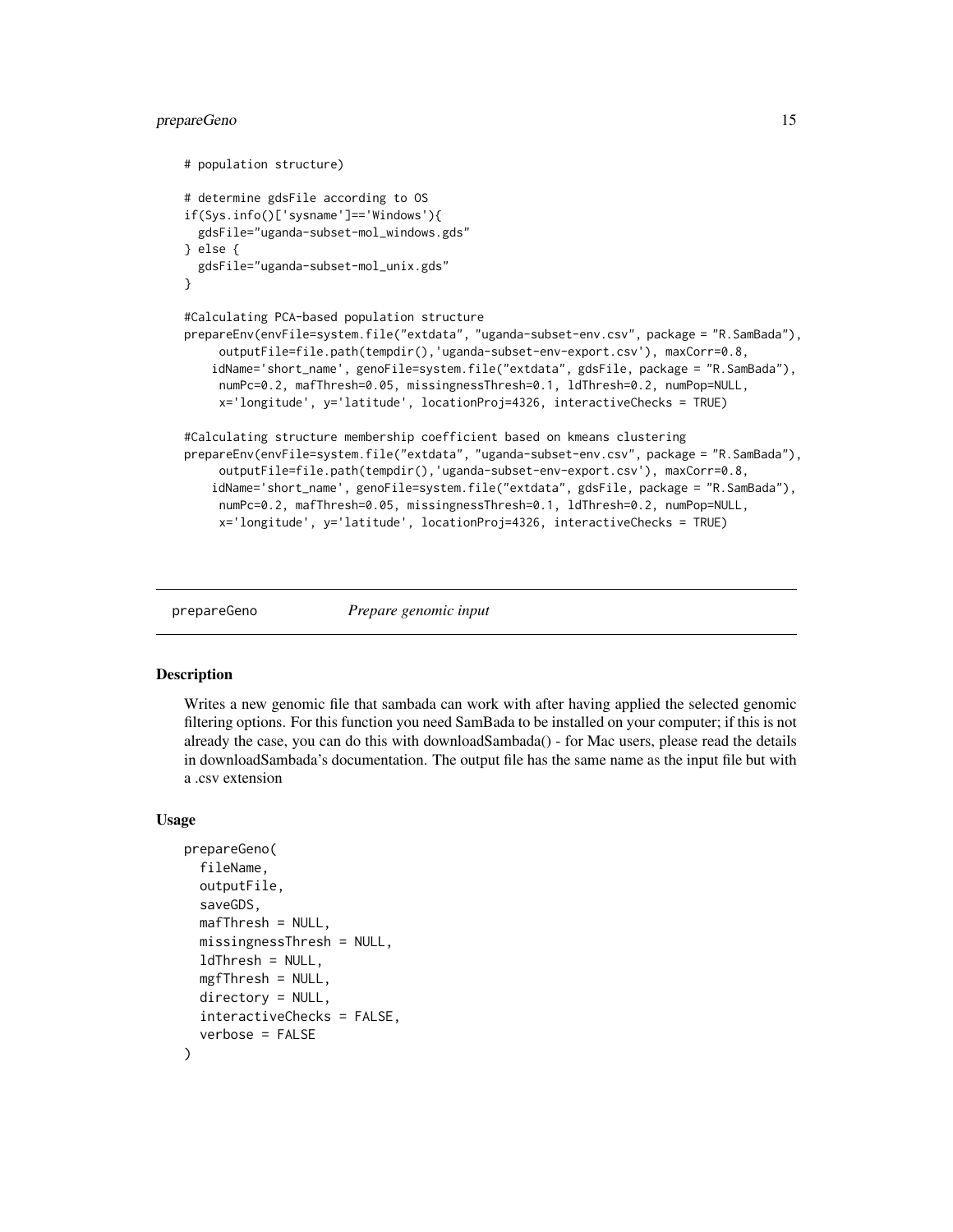#### Arguments

| fileName          | char Name of the input file (must be in active directory). Can be .gds, .ped, .bed,<br>.vcf. If different from .gds, a gds file (SNPRelate specific format) will be created<br>unless no filtering options are chosen                                                                                                                           |
|-------------------|-------------------------------------------------------------------------------------------------------------------------------------------------------------------------------------------------------------------------------------------------------------------------------------------------------------------------------------------------|
| outputFile        | char Name of the output file. Must be a .csv                                                                                                                                                                                                                                                                                                    |
| saveGDS           | logical If true (and if the input file extension is different from GDS) the GDS<br>file will be saved. We recommend to set this parameter to TRUE to save time in<br>subsequent functions that rely on GDS file                                                                                                                                 |
| mafThresh         | double A number between 0 and 1 specifying the Major Allele Frequency (MAF)<br>filtering (if null no filtering on MAF will be computed)                                                                                                                                                                                                         |
| missingnessThresh |                                                                                                                                                                                                                                                                                                                                                 |
|                   | double A number between 0 and 1 specifying the missing rate filtering (if null<br>no filtering on missing rate will be computed)                                                                                                                                                                                                                |
| ldThresh          | double A number between 0 and 1 specifying the linkage disequilibrium (LD)<br>rate filtering (if null no filtering on LD will be computed)                                                                                                                                                                                                      |
| mgfThresh         | double A number between 0 and 1 specifying the Major Genotype Frequency<br>(MGF) rate filtering (if null no filtering on MGF will be computed). NB: sam-<br>bada computations rely on genotypes. NB2: The code is written in $C++$ and<br>needs to be compiled on your computer, therefore Rtools is needed if this pa-<br>rameter is not null. |
| directory         | char The directory where binaries of sambada are saved. This parameter is<br>not necessary if directory path is permanently stored in the PATH environ-<br>mental variable or if a function invoking sambada executable (prepareGeno or<br>sambadaParallel) has been already run in the R active session.                                       |
| interactiveChecks |                                                                                                                                                                                                                                                                                                                                                 |
|                   | logical If TRUE, plots will show up showing distribution of allele frequency<br>etc and the user can interactively change the chosen threshold for mafThresh,<br>missingnessThresh, mgfThresh (optional, default value=FALSE)                                                                                                                   |
| verbose           | logical Turn on verbose mode                                                                                                                                                                                                                                                                                                                    |

#### Value

None

#### Author(s)

Solange Duruz, Oliver Selmoni

#### Examples

# Example with data from the package # You first need to download sambada and add the directory input parameter to specify where # you saved it, unless you add it to your PATH environmental varialbe ################# # Run prepareGeno ################# # Example with ped input file, no filtering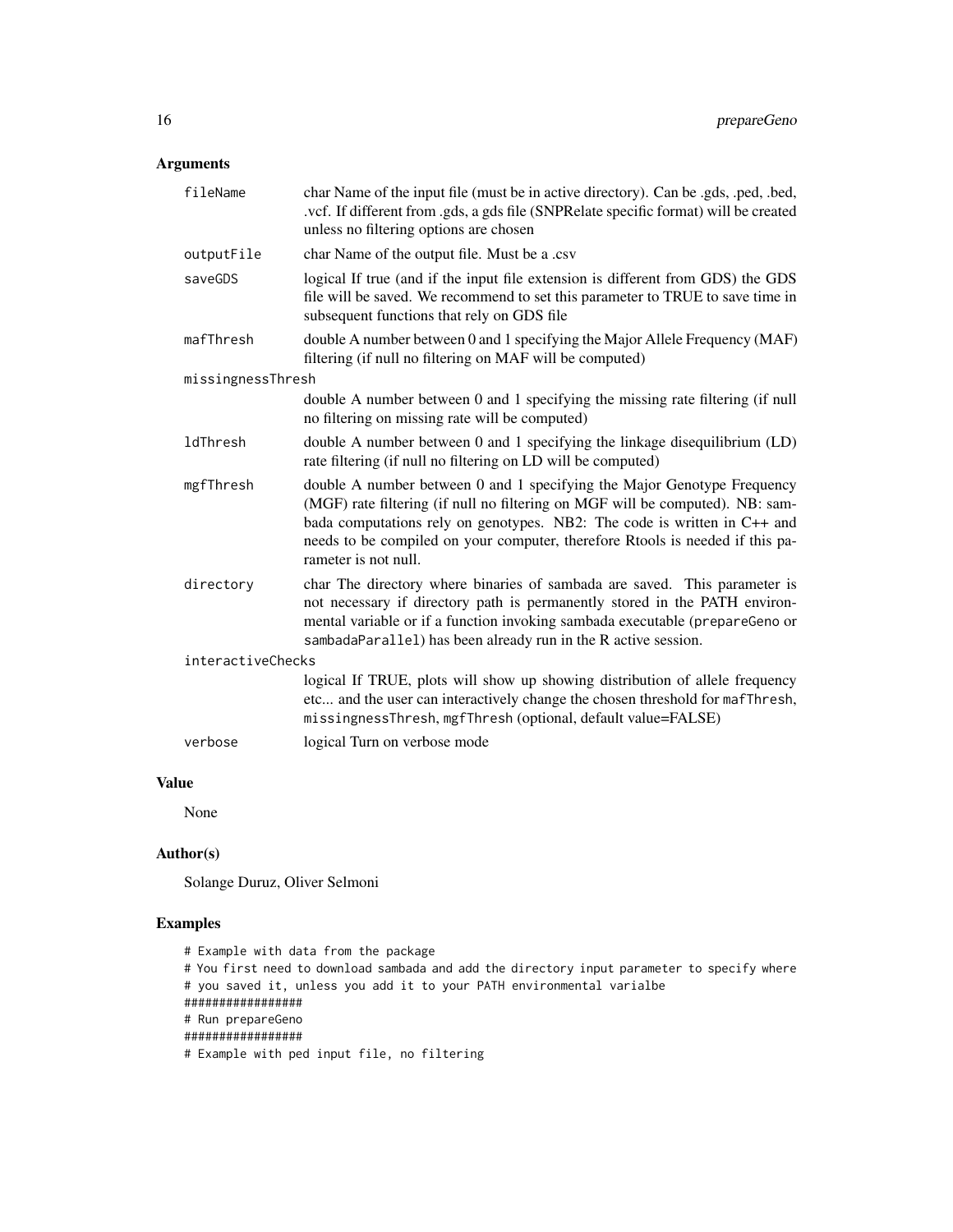```
prepareGeno(system.file("extdata", "uganda-subset-mol.ped", package = "R.SamBada"),
   outputFile=file.path(tempdir(),'/uganda-subset-mol.csv'),FALSE, interactiveChecks=FALSE)
# Example with gds file and filtering
# Define right GDS file according to your OS
if(Sys.info()['sysname']=='Windows'){
 gdsFile=system.file("extdata", "uganda-subset-mol_windows.gds", package = "R.SamBada")
} else {
 gdsFile=system.file("extdata", "uganda-subset-mol_unix.gds", package = "R.SamBada")
}
prepareGeno(gdsFile, outputFile=file.path(tempdir(),'/uganda-subset-mol.csv'),
     saveGDS=FALSE,mafThresh=0.05, missingnessThresh=0.1,interactiveChecks=FALSE)
# Run prepareGeno with interactiveChecks=TRUE
prepareGeno(fileName=system.file("extdata", "uganda-subset-mol.ped", package = "R.SamBada"),
     outputFile=file.path(tempdir(),'/uganda-subset-mol.csv'),TRUE, mafThresh=0.05,
     missingnessThresh=0.05,interactiveChecks=TRUE)
```
prepareOutput *Prepare output (useful for all postprocessing analysis)*

#### Description

Read sambada's output and prepare it by retrieving the snp position and chromosome (useful for plotting manhattan)

#### Usage

```
prepareOutput(
  sambadaname,
  dimMax,
  gdsFile = NULL,
 popStr = FALSE,
 nrows = NULL,interactiveChecks = TRUE
)
```

| sambadaname | char The name of the genofile without extension name given to sambada (or<br>output file of sambada without the ending -Out-Dim.csv)                 |
|-------------|------------------------------------------------------------------------------------------------------------------------------------------------------|
| dimMax      | integer The maximum number of dimension given in sambada                                                                                             |
| gdsFile     | char Name of the gds file associated with sambada's input file. If null, will try<br>with sambadaname.gds                                            |
| popStr      | logical Indicates whether sambada was run using the POPSTRVAR parameter<br>( <i>i.e.</i> population structure was taken into account). Default false |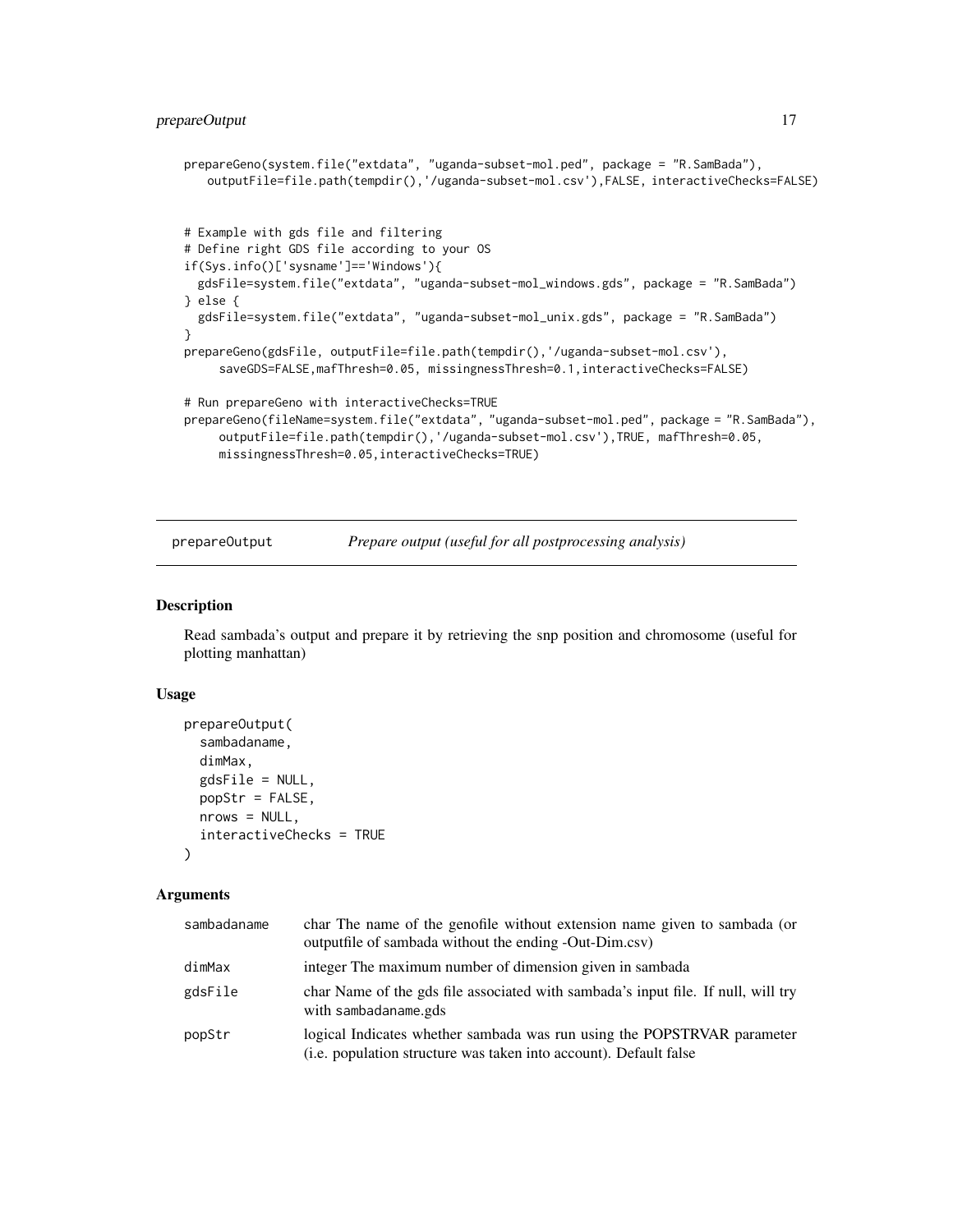nrows integer Specifies the number of line to read from the input file. Useful if saveType 'END ALL' was used in sambadaParallel and that the number of models run is large so that the reading and processing is too slow. The saveType 'END' parameter ensures that most significant models are located at the top of the file.

#### interactiveChecks

logical If TRUE, plots showing the distribution of p-values and estimates of pi0 (to adjust q-values) will be drawn. According to Storey's method to calculate q-values (Storey, J. D. (2003). The positive false discovery rate: a Bayesian interpretation and the q-value. The Annals of Statistics, 31(6), 2013-2035), you need to estimate a pi0 parameter which can be derived from an histogram of p-values. Pi0 correponds to the limit when p-value -> 1. The histogram should reach a plateau with increasing p-value. It this is not the case, q-values might not be the best option to correct for multiple testing.

#### Value

a list containing a) \$sambadaOutput a matrix containing the output from sambada with 3 additional column: corresponding snp, chromosome and position of the marker b) \$chrSNPNum The total number of SNPs in each chromosome c) \$chrMaxPos The highest position found in each chromosome

#### Author(s)

Solange Duruz, Sylvie Stucki

#### Examples

```
# Example with data from the package
# First copy needed files into the temporary directory
file.copy(system.file("extdata", "uganda-subset-mol-Out-2.csv", package = "R.SamBada"),
     file.path(tempdir(),'uganda-subset-mol-Out-2.csv'), overwrite=TRUE)
file.copy(system.file("extdata", "uganda-subset-mol-storey.csv", package = "R.SamBada"),
     file.path(tempdir(),'uganda-subset-mol-storey.csv'), overwrite=TRUE)
if(Sys.info()['sysname']=='Windows'){
 file.copy(system.file("extdata", "uganda-subset-mol_windows.gds", package = "R.SamBada"),
      file.path(tempdir(),'uganda-subset-mol.gds'), overwrite=TRUE) #If you run Windows
} else {
 file.copy(system.file("extdata", "uganda-subset-mol_unix.gds", package = "R.SamBada"),
      file.path(tempdir(),'uganda-subset-mol.gds'), overwrite=TRUE)
}
###################
# Run prepareOutput
###################
prep=prepareOutput(file.path(tempdir(),'uganda-subset-mol'),2,popStr=TRUE,
     interactiveChecks=FALSE)
```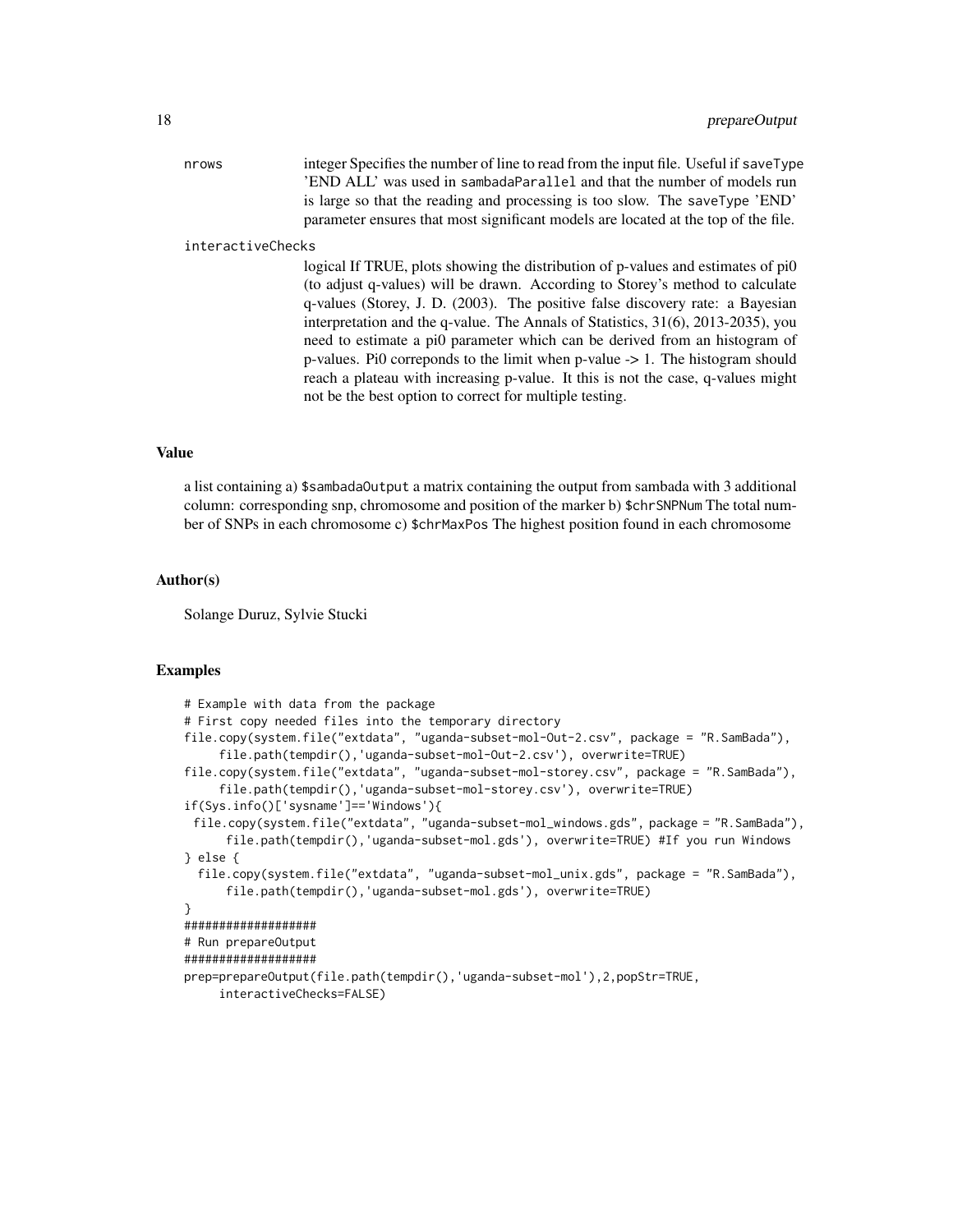<span id="page-18-1"></span><span id="page-18-0"></span>

#### Description

Read samBada's input file to retrieve necessary information (number of individuals etc...), split the dataset using SamBada's Supervision tool, run sambada on the splitted dataset and merge all using Supervision. For this function you need SamBada to be installed on your computer; if this is not already the case, you can do this with downloadSambada() - for Mac users, please read the details in downloadSambada's documentation. This function produces the following output files: outputFile-Out-0.csv to outputFile-Out-dimMax.csv as well as outputFile-storey.csv (outputFile and dimMax are parameters of the function). See sambada's documentation for more information. In case you have to specify several words in one parameter, you can either specify them in one string and separate them with a space or add a vector string

#### Usage

```
sambadaParallel(
  genoFile,
  envFile,
  idGeno,
  idEnv,
  outputFile,
  dimMax = 1,
  cores = NULL,
  wordDelim = " "saveType = "END BEST 0.05",
  populationVar = NULL,
  spatial = NULL,autoCorr = NULL,
  shapeFile = NULL,
  colSupEnv = NULL,
  colSupMark = NULL,
  subsetVarEnv = NULL,
  subsetVarMark = NULL,
  headers = TRUE,
  directory = NULL,
  keepAllFiles = FALSE
)
```

| genoFile | The name of the file in the current directory of genetic information, compliant |
|----------|---------------------------------------------------------------------------------|
|          | with samBada's format (use prepareGeno to transform it)                         |
| envFile  | The name of the file in the current directory of environmental information (use |
|          | link{createEnv} to create it and link{prepareEnv} to reduce the correlated      |
|          | dataset and check order)                                                        |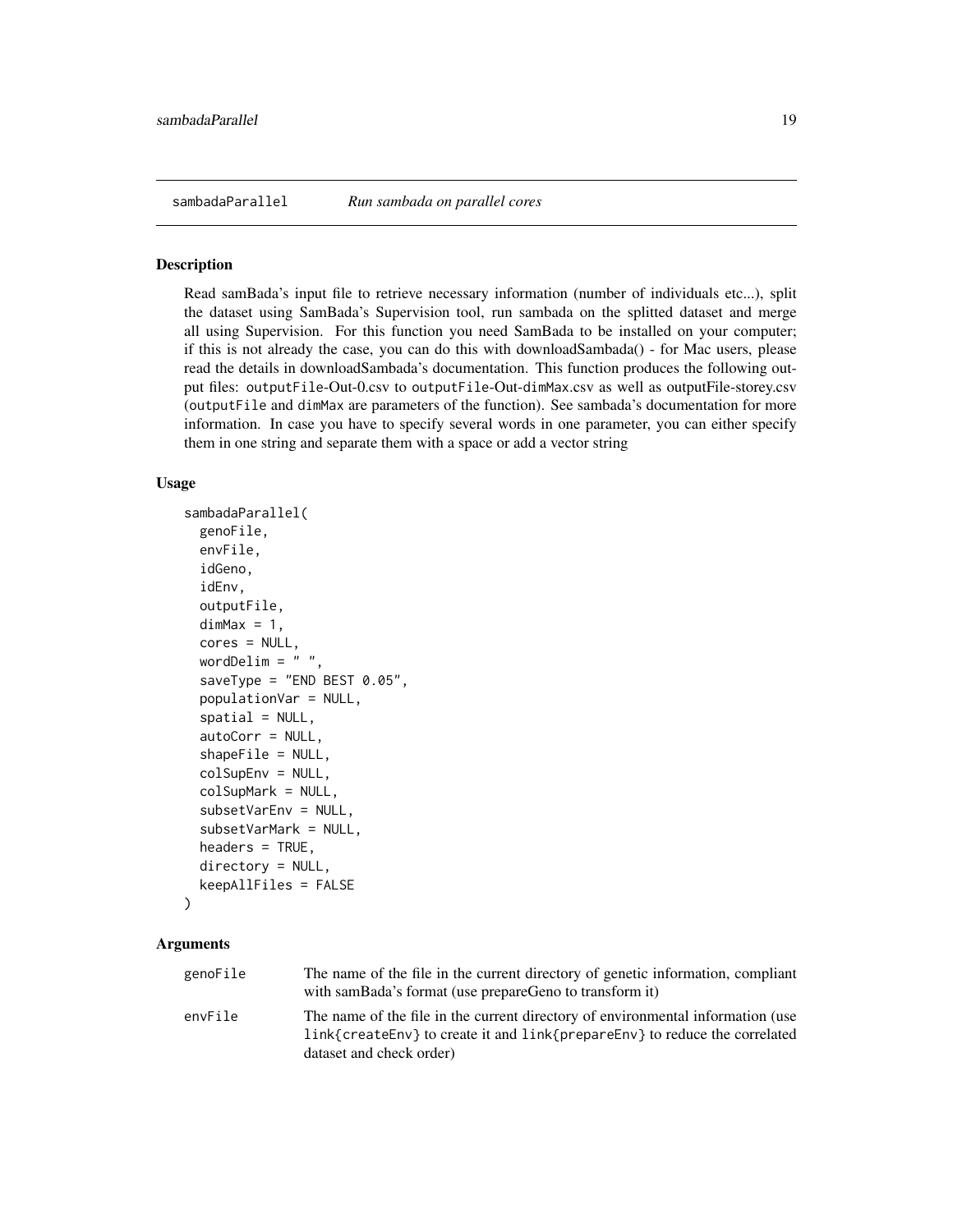| idGeno        | Name of the column in the genoFile corresponding to the id of the animals                                                                                                                                                                                                                                                                                                                                                                                                   |
|---------------|-----------------------------------------------------------------------------------------------------------------------------------------------------------------------------------------------------------------------------------------------------------------------------------------------------------------------------------------------------------------------------------------------------------------------------------------------------------------------------|
| idEnv         | Name of the column in the envFile corresponding to the id of the animals                                                                                                                                                                                                                                                                                                                                                                                                    |
| outputFile    | char Base name(s) for the results file(s). Output files will be created from the<br>base name with suffixes (e.g. -Out-)                                                                                                                                                                                                                                                                                                                                                    |
| dimMax        | Maximum number of environmental variables included in the logistic models.<br>Use 1 for univariate models, 2 for univariate and bivariates models                                                                                                                                                                                                                                                                                                                           |
| cores         | Number of cores to use. If NULL, the #cores-1 will be used where #cores cor-<br>responds to all cores available on your computer.                                                                                                                                                                                                                                                                                                                                           |
| wordDelim     | char Word delimiter of input file(s). Default '',                                                                                                                                                                                                                                                                                                                                                                                                                           |
| saveType      | composed of three words 1) one of 'end' or 'real' to save the result during the<br>analysis or at the end (allows sorting of result) 2) one of 'all' or 'best' to save<br>all models or only significant models 3) If 'best' specify the threshold of signif-<br>icance (before applying Bonferroni's correction). Default 'END BEST 0.05',                                                                                                                                 |
| populationVar | one of 'first' or 'last'. This option indicates whether any explanatory variables<br>represent the population structure. If present, the said population variables must<br>be gathered in the input file, either on the left or on the right side of the group of<br>environmental variables. Default null.                                                                                                                                                                 |
| spatial       | composed of 5 words 1) Column name (or number) for longitude 2) Column<br>name (or number) for latitude 3) one of 'spherical' or 'cartesian': to indicate<br>the type of coordinate 4) one of 'distance', 'gaussian', bisquare' or 'nearest':<br>type of weighting scheme (see sambadoc) 5) Number bandwidth of weighting<br>function: Units are in [m] for spherical coordinates; for cartesian coordinates,<br>units match those of the samples' positions (see sambadoc) |
| autoCorr      | composed of 3 words. 1) one of global, local or both: to indicate the type of<br>spatial autocorrelation to compute. 2) one of env, mark or both: to indicate the<br>variables on which to compute the analysis 3) integer The number of permuta-<br>tion to compute the pseudo p-value. Ex 'global both 999'                                                                                                                                                               |
| shapeFile     | one of yes or no. With this option, the LISA are saved as a shapefile (in addition<br>to the usual output)                                                                                                                                                                                                                                                                                                                                                                  |
| colSupEnv     | char or vector of char $Name(s)$ of the column(s) in the environmental data to be<br>excluded from the analysis. Default NULL                                                                                                                                                                                                                                                                                                                                               |
| colSupMark    | char or vector of char $Name(s)$ of the column(s) in the molecular data to be<br>excluded from the analysis. Default NULL                                                                                                                                                                                                                                                                                                                                                   |
| subsetVarEnv  | char or vector of char Name(s) of the column(s) in the environmental data to<br>be included in the analysis while the other columns are set as inactive. Default<br>NULL                                                                                                                                                                                                                                                                                                    |
| subsetVarMark | char or vector of char $Name(s)$ of the column(s) in the molecular data to be<br>included in the analysis while the other columns are set as inactive. Default<br>NULL                                                                                                                                                                                                                                                                                                      |
| headers       | logical Presence or absence of variable names in input files Default TRUE                                                                                                                                                                                                                                                                                                                                                                                                   |
| directory     | char The directory where binaries of sambada are saved. This parameter is not<br>necessary if directory path is permanently stored in the PATH environmental<br>variable or if a function invoking sambada executable (prepareGeno or sam-<br>badaParallel) has been already run in the R active session.                                                                                                                                                                   |
| keepAllFiles  | logical If TRUE, all parameter files and split genoFile and log-files are not<br>removed. Default FALSE                                                                                                                                                                                                                                                                                                                                                                     |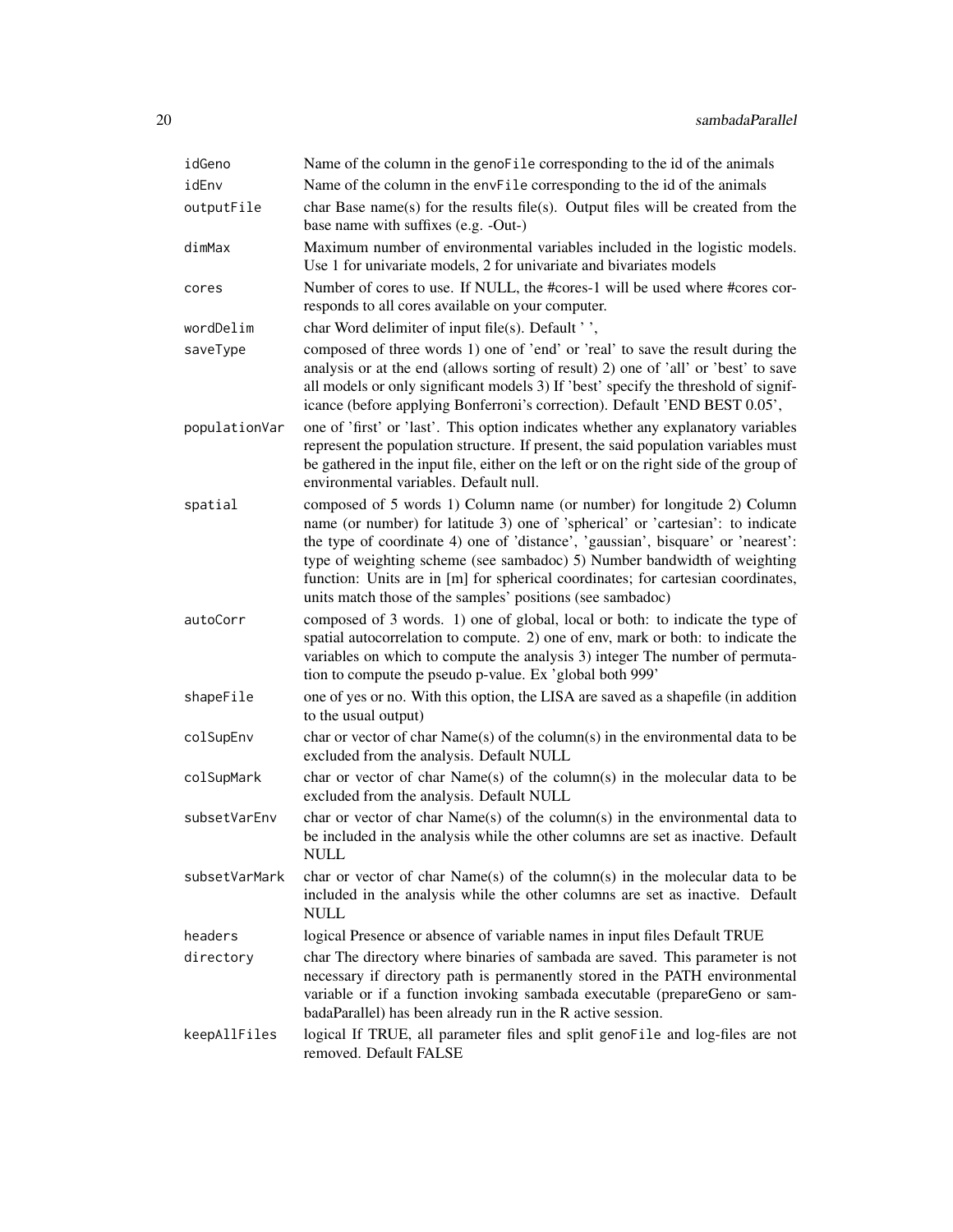#### <span id="page-20-0"></span>setLocation 21

#### Author(s)

Solange Duruz, Sylvie Stucki

#### Examples

```
# Example with data from the package
# You first need to download sambada with downloadSambada(tempdir())
# Example without population structure, using only one core
sambadaParallel(genoFile=system.file("extdata", "uganda-subset-mol.csv", package = "R.SamBada"),
   envFile=system.file("extdata", "uganda-subset-env-export.csv", package = "R.SamBada"),
     idGeno='ID_indiv', idEnv='short_name', dimMax=1, cores=1, saveType='END ALL',
     outputFile=file.path(tempdir(),'uganda-subset-mol'))
# Example with population structure, using multiple core
sambadaParallel(genoFile=system.file("extdata", "uganda-subset-mol.csv", package = "R.SamBada"),
   envFile=system.file("extdata", "uganda-subset-env-export.csv", package = "R.SamBada"),
     idGeno='ID_indiv', idEnv='short_name', dimMax=2, cores=2, saveType='END ALL',
     populationVar='LAST', outputFile=file.path(tempdir(),'uganda-subset-mol'))
```
<span id="page-20-1"></span>setLocation *Set the location of samples through a local web-application with interactive map*

#### Description

Helps the user defining the location of samples by opening a local web page. If the html fails to open, one must open georeftool.html manually in any web browser: the file is located within the extdata folder of the package. Once opened, the user must upload a file with at least one column corresponding to sample IDs. He can then specify the name of the column corresponding to lat/long if present. For samples without location, he must select the individuals on the list shown and click on a point of the map. The location of the map will be assigned to the chosen samples. When finished, the new file can be downloaded.

#### Usage

```
setLocation()
```
#### Author(s)

Oliver Selmoni, Solange Duruz

#### Examples

## Not run: setLocation()

## End(Not run)